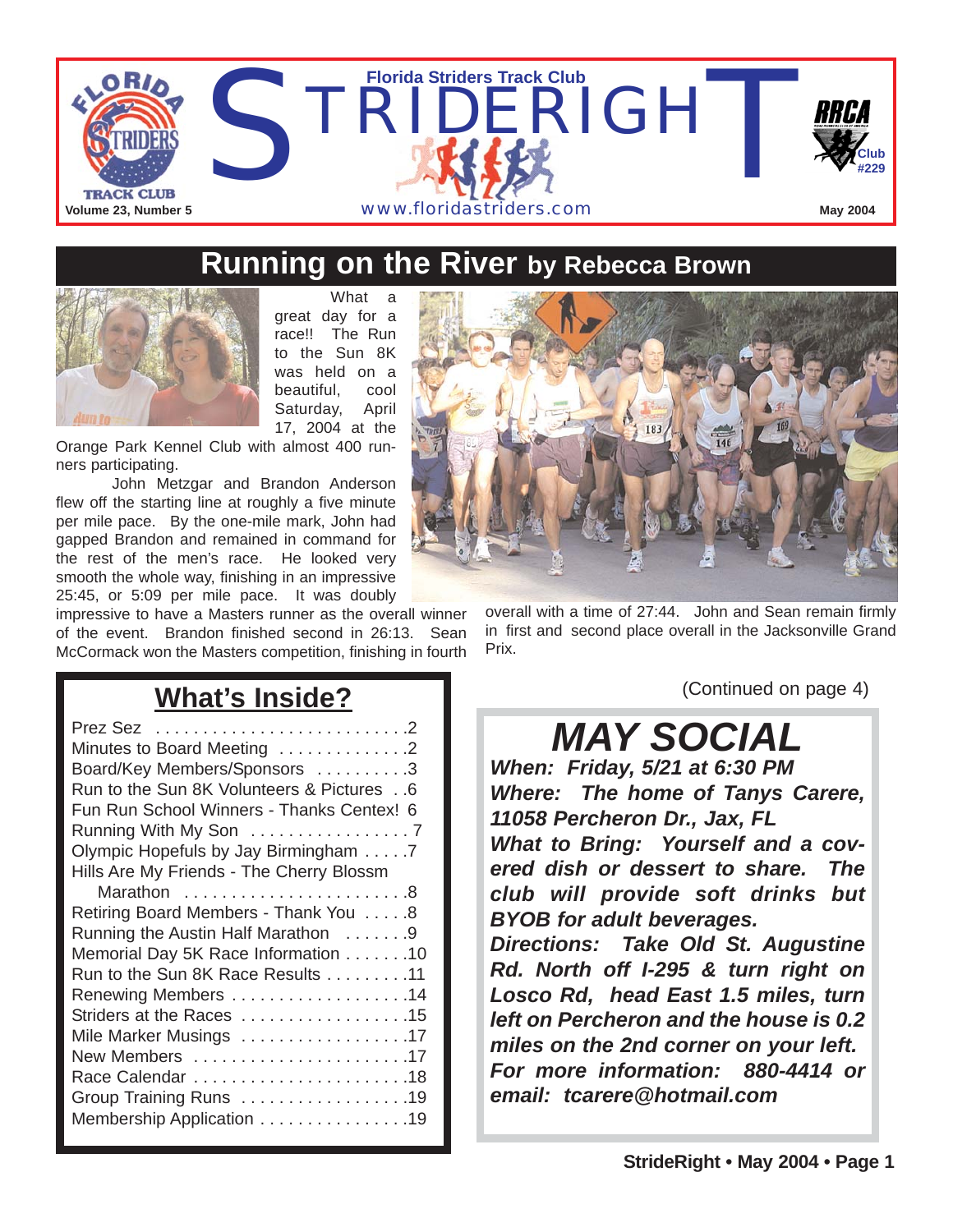## Prez Sez

By Bob Boyd

I wanted to express our thanks to Randy and Nancy Pullo for hosting the April Social at their fine home



on Jacksonville Beach. The location, food, and company were great. Vanessa and I were just sorry we could not stay longer to enjoy more of everything!

You just can't help but be impressed by good teamwork. Rebecca Brown and Matt Ross did a superb job leading a great team of Strider Volunteers in putting on an excellent Run to the Sun 8K. Of course, it doesn't hurt when all that good planning is capped off by spectacular weather on race morning either. Congratulations to all the Striders and our Sponsors in putting together a great community event. A special thanks to John Dunsford for hosting the post-race Volunteer party on his beautiful family property off River Road.

If your appetite has been whetted for great racing events you are in luck. Frank Sutman and Lillian Lawless, our intrepid Memorial Day 5K Race Directors, have a well-earned reputation for coordinating excellent events as well. If you are interested in being part of that winning team please give them a call at 292-1399. If you are new to the "Race Volunteer" thing have no fear – we will show you what to do and it really is a great way to participate.

One of the best benefits of my work with the Striders is the frequent examples I get to see of people helping each other. There is an abundance of truly wonderful people in our club who give of their time and talents very generously to help others. I am the frequent beneficiary of a guiding hand, helpful comment, and a myriad of offers of assistance. We have coaches and teachers who represent the very best of their professions, using both their own time and money because they love to help children. I see veteran runners make sure new runners know where they are going

(Continued on page 4) (Continued on page 4)

## **Board of Directors' Minutes, 4/13/04**

Bob Boyd called the meeting to order at 7:00 PM. Directors absent: J. Craddock, M. Allison. Steve Bruce also attended.

**Team in Focus Merchandise:** Joe Blewett presented an option for the board to create a link on the Striders website where members could order merchandise. The club would receive 15% for products purchased off the site in exchange for a monthly fee for the link. The first 3 months would be free of charge. Bob B. will provide the board members with the website to view the products and we will discuss this at next month's meeting.

**Minutes/Action items:** The previous meeting minutes were approved as written. Action items:

We need a director for the Super Bowl fun run. Bob and John will get back to Frank on this by next month's meeting.

Next month we will discuss the issue of posting a link to sell products on our website. Bob will provide the board with the website for information prior to the meeting.

Warner and Steve will bring a draft to the next meeting of the new race budget template.

Ken and Frank will finish re-wording the liability form by April 30th and send a draft to the board to be discussed at next month's meeting.

Frank suggested adding the time and location of the next month's meeting as an agenda item.

**Treasurer's report:** Warner distributed the April statement and it was filed as written.

#### **Run to the Sun Status:**

Things are in good shape after Saturday's race coordinator's meeting. Volunteers are still needed. Pre-registration numbers look good. Jeanie offered to bring stopwatches since the club's stopwatches are missing.

#### **Race committee update:**

**Strider Contributed and Spensors:** Carly Will defined superior that<br>Autumn Fitness, Hog Jog – Nothing to report.<br>Super Bowl Fun Bun – the run peods a director. Bob and Memorial Day – Frank reported they have gained 2 new \$500 sponsors and CitiStreet for \$750. The race is in good shape financially, it just needs volunteers and sponsors. Gary will donate cups for the race.

will get back to Frank on this by next month's meeting. Super Bowl Fun Run – the run needs a director. Bob and John

Merchandise update: George brought sample shirt fabric and a signup sheet to order shirts. They are available in yellow or white. He will order<br>the first round after Run to the Sun official the Loop (17 near the Loop of many years) for many years. the first round after Run to the Sun.

**Multi-year memberships:** Tanys suggested that the board considerallowing multiple year memberships. The JTC now has 1 and 3 year allowing multiple year memberships. The JTC now has 1 and 3 year memberships and we could offer something similar, with or without a discount. The board felt that a discount is not necessary at this time since<br>our membership fee is reasonable, but that it is a good idea to allow the The measurement of signing up for multiple years. Tanys made a motion that count. The board felt that a discount is not necessary at this time since the Striders allow 1, 2 or 3 year memberships without any discount which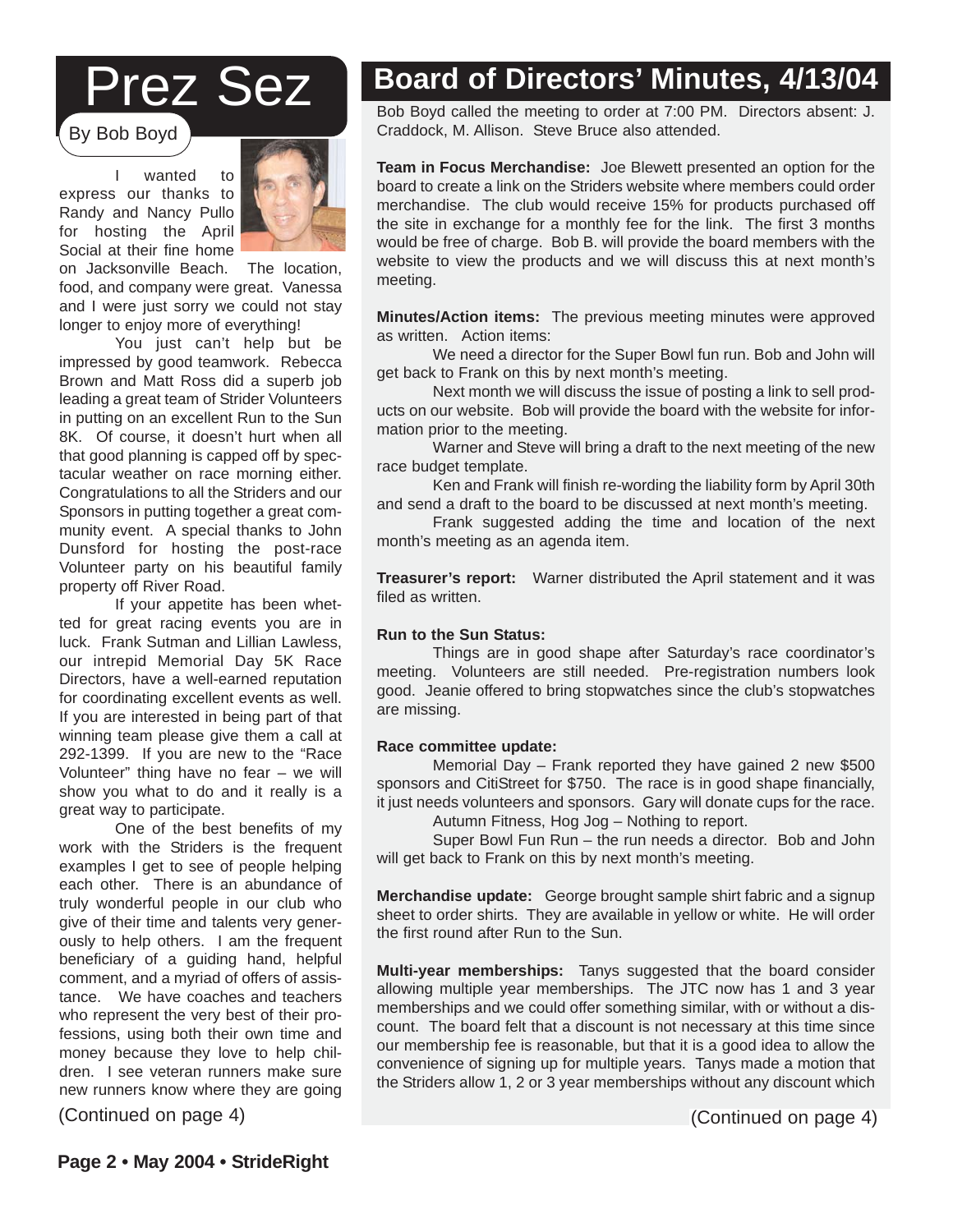**2004-2005 Board of Directors**  (Board Members marked with an \*) **President & Newsletter Editor: \*Bob Boyd** (H) 272-1770 . . . . . . . . .(W) 272-1770 email: BobBoydFL@comcast.net **Vice President: \*John Powers** (H) 264-8026 . . . . . . . . .(W) 354-5691 email: john.powers@floridapowertrain.com **Secretary: \*Karin Glenn (H) 886-4095 . . . . . . . . .**(W) 399-5888x1418 email: tortille@aol.com **Treasurer:** \*Warner Millson (H) 264-4089 email: wmillson@comcast.net **Race Committee Advisor/Memorial Day 5K Co-Director:** \*Frank Sutman (H) 292-1399 email: lawless@bellsouth.net **Information Coordinator// Memorial Day 5K Co-Director:** \*Lillian Lawless . . . . . . .(H) 292-1399 email: lawless@bellsouth.net **Membership Director:** \*Tanys Carere . . . . . . . .(H) 880-4414 email: tcarere@hotmail.com **Equipment Coordinator & Webmaster:** \*J.D. Smith . . . . . . . . . .(H) 264-1673 email: smithj53@bellsouth.net **StrideRight Editor Asst & Photographer:** \*Vanessa Boyd (H) 272-1770 email: bobboydFL@comcast.net **Mile Marker Musings Columnist:**  $\ldots$  . . . . . . (H) 886-4095 email: orrus@aol.com **Monthly Social Coordinator:** \*Kent Smith (H) 284-6634 email: kent1273@aol.com **Children's Run Coordinator:**  \*Patti Stewart-Garbrecht(H) 389-6271 email: epstewart2002@yahoo.com **Merchandise & Doctors Lake Drive Trail Mntc. Coordinator: \***George Hoskins . . . . . .(H) 264-4372 email: ghoskins@bellsouth.net **Directors at Large:**  $\ldots$  (H) 272-0060 email: Allison4@BellSouth.net \*John Craddock . . . . . .(H) 399-4073 email: jacraddock@comcast.net \*Gary Hallett . . . . . . . . .(H) 292-2793 email: ghall32447@aol.com \*Julie Runnfeldt . . . . . . .(H) 264-8649 email: jrunnfeldt@aol.com \*Jeanie Wilson . . . . . . .(H)288-0634 email: kenjeaniewilson@netscape.net \*Ken Wilson . . . . . . . . . .(H) 288-0634 email: kenjeaniewilson@netscape.net **Autumn Fitness 5K Co-Director:** Bobby Greene . . . . . . . .(H) 262-1663 email: BEG50@MSN.com **Newsletter Circulation Manager:**  $\ldots$  . . . . . . (H) 269-1226 email: RichJenRun@comcast.net **Hog Jog Director/Race Refreshments:**  Steve Bruce (H) 728-6830 email: stevebruce@comcast.net **Autumn Fitness 5K Co-Director & River Run Hospitality Tent Coordinator:** Stan Scarlett . . . . . . . . . . (H) 994-2687 email: stanscarlett@msn.com **RRCA State Representative:** Ken Bendy<br>(H) 278-2926 email: kbendy@aol.c email: kbendy@aol.com **Run to the Sun Co-Director:** Rebecca Brown . . . . . . .(W) 954-7875 email: rebeccalynnbrown@comcast.net **Run to the Sun Co-Director:** Matt Ross . . . . . . . . . . .(H) 268-8392 email: HartRoss@bellsouth.net **Strider "Person" Coordinator for Races:** Al Saffer . . . . . . . . . . . . .(H/W) 665-6996 email: saffat@jea.com **Scholarship Coordinator** Tom Sullivan . . . . . . . . .(H) 880-1592 email: msull10166@cs.com



The Florida Striders Track Club is incorporated as a non-profit organization under the laws of Florida and is granted federal tax exempt 501(c)3 status under the blanket exemption of the RRCA ID#74-2194707. Strideright is published monthly at P.O. Box 413, Orange Park, Florida. Non-profit Organization Bulk Rate postage is paid at Orange Park, Florida.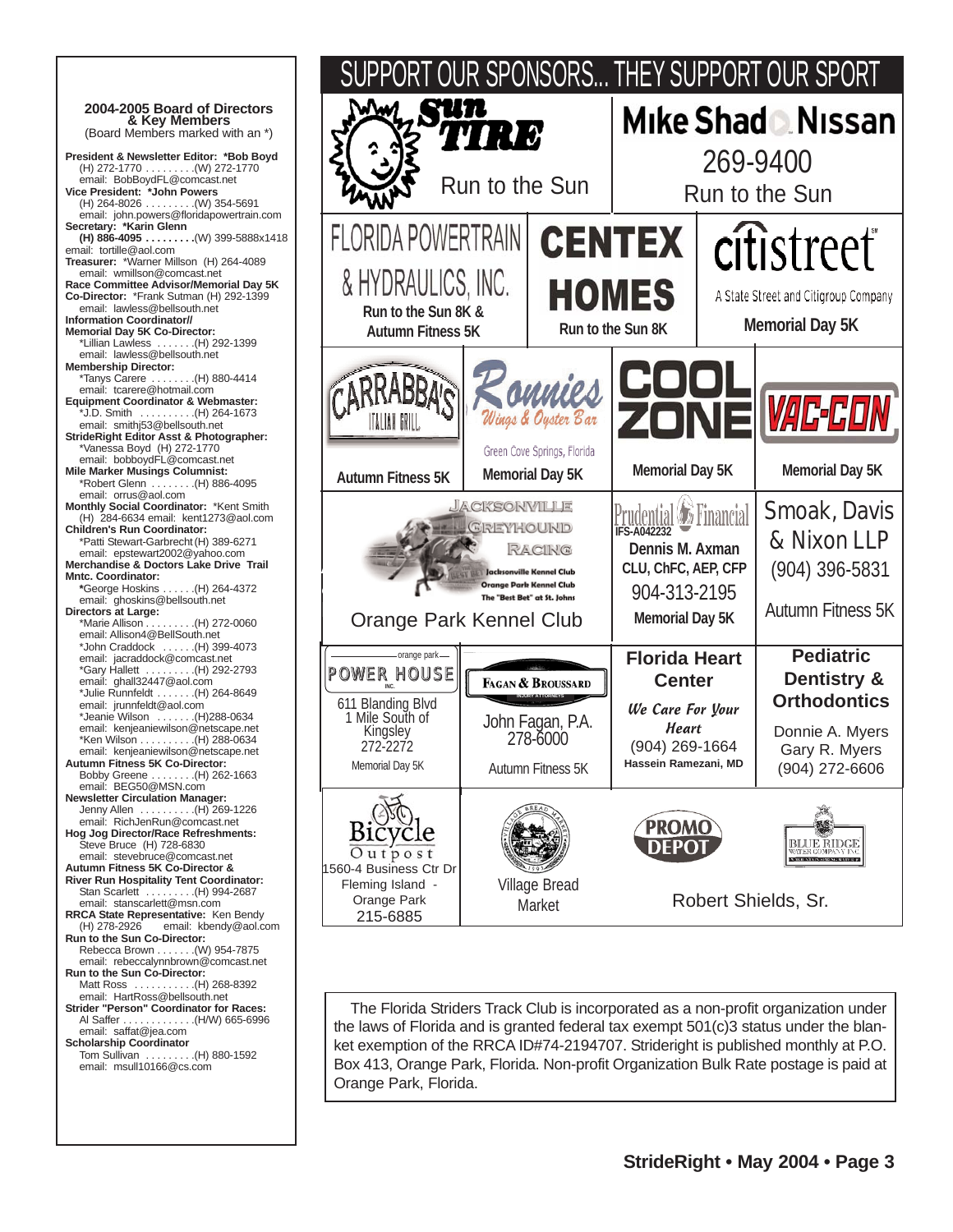## **Board Minutes of 2/10/04 (continued from page 2)**

was voted on and passed unanimously.

**Equipment insurance:** JD had inventoried the items in storage and it came to approximately \$9,000. The cost of the insurance through RRCA for 2004-2005 will be \$225 with \$1,000 deductible.

**Don't let your retirement run away from you:** Anthony Trupiano offered financial planning as a topic for a quarterly dinner social. The board felt the dinner social topics should be related to running but could advertise his services in the newspaper or as a race sponsor instead.

**Old table disposal:** JD recently purchased new tables and there are 20 old tables to be disposed of. This will be published in Enews and if no one responds he will donate them to the Salvation Army.

#### **Social schedule:**

May 21st – Tanys Carere's house, 6:30 pm. June 6th – Frank and Lil's house, 3:00 pm. July – Crab shack. August – Warner Millson's house.

#### **Open action items:**

1) Standardized race budget/Children's running accounting: Warner will bring a draft of the race budget template to next months meeting. He and Steve created the template for race directors to use for consistent accounting in all of our races.

2) Improvement of race liability waiver: Ken W. and

Frank are changing the wording on our race liability waiver and will have it finished by April 30th to be approved at next month's board meeting. They will email a draft to the board prior to the meeting.

#### **Open Forum:**

Rob noted that the JTC was considering adding longer races to their schedule; in the past there was some interest in adding a long race to our schedule but that might not be feasible now.

Kent is looking for ideas for the next quarterly dinner social.

Lil has received several scholarship applications and the committee will be going over them the next few weeks.

Frank suggested that an agenda item be added with next month's date and location.

JD is updating the sponsors on our website (deleting old and adding new) and he needs race director's input for corrections.

There is a new group run that meets at 6:30 pm on Wednesdays at St. John's Country Day School.

The meeting was adjourned at 8:10 PM. Next month's meeting will be on Tuesday, May 11th at the library. June and July meetings will be at the Orange Park Cancer Center on Kingsley.

Respectfully submitted, Karin Glenn

### **Prez Sez (continued from page 2)**

and have company on a run. I witness people take on Coordination roles, despite their full schedules, because they want to give something back. I see Sponsors write checks without hesitation because they know their contribution will help make a difference. My thanks to the club for reminding me how much is right in our world. Life is good.

### **Running on the River (continued from Page 1)**

Training partners Karin Glenn and Patti Stewart-Garbrecht had a good horse race for much of the 8K. Patti couldn't quite close the gap. Karin, fresh off of her recent win at the Macon Cherry Blossom Festival Marathon, racked up another win here in a fine time of 30:00. Patti finished second in 30:20. Brand new Strider Darien Andreu of Saint Augustine finished third overall in 31:20. It was again impressive to see Masters runners take second and third overall in the women's race.

Awards were presented to the traditional Overall

Male/Female, Masters Male/Female, and Grand Masters Male/Female and to winners in each age/sex group. Thanks to my Co-Race Director Matt Ross' innovative and exciting awards structure, the race gives out awards for Senior Grand Masters Male/Female and the top six runners in each age/sex group. Matt wants each runner to have a great racing experience and initiated this awards structure to touch more runners in the community.

Race preparation began in late 2003 as Co-Race Directors Matt Ross and I began preliminary work for this month's event. It is difficult to line up coordinators for var-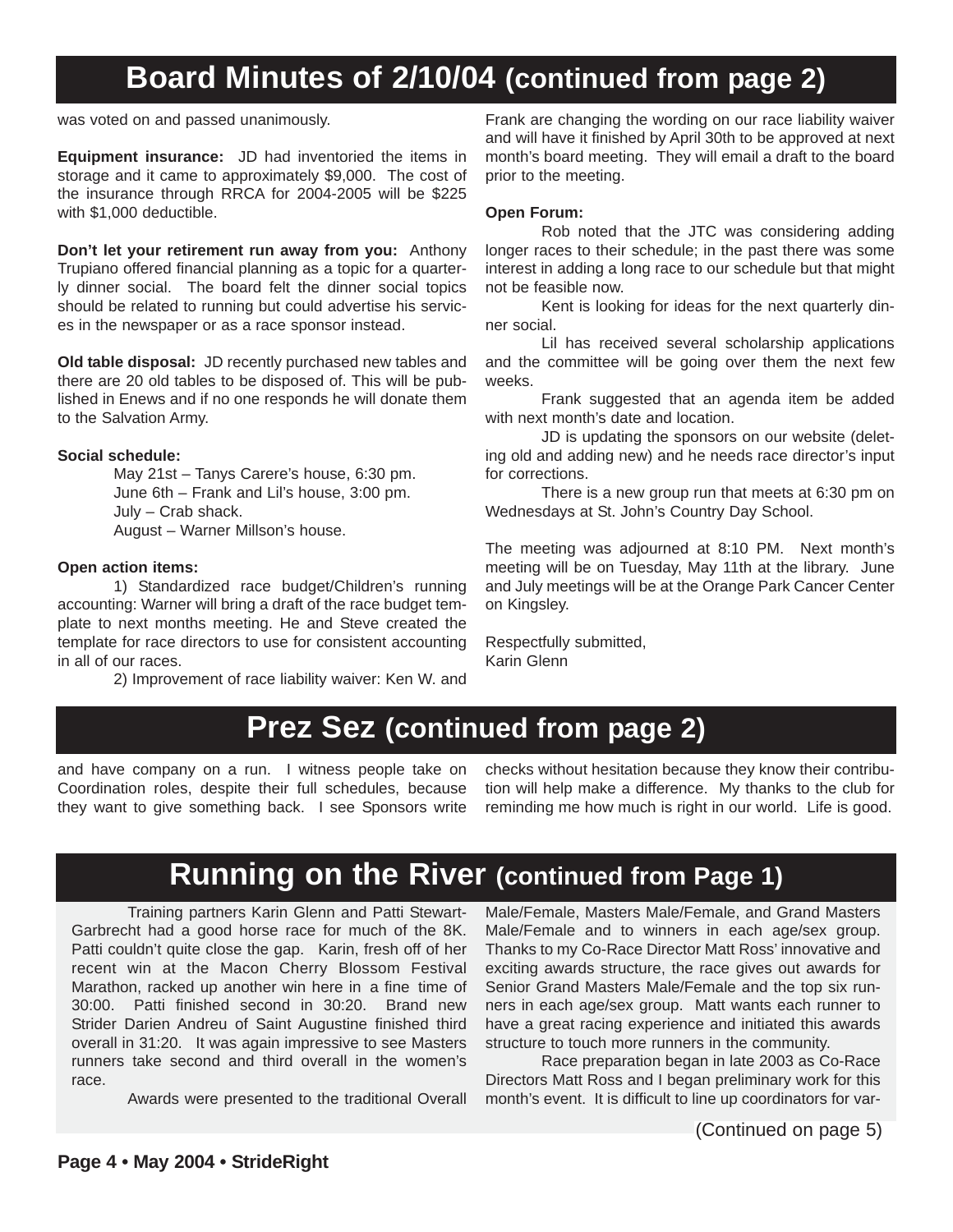### **Running on the River (continued from Page 4)**

ious positions for an event which is five months away. Its hard to get commitments from sponsors until the new fiscal year has begun. I generally don't even try to line up volunteers until 2 months before the race.

As the Striders have experienced in previous years, the support from the Orange Park Police Department, especially Chief Boivin and Lt. Cornett was outstanding and greatly appreciated. I invited members of the OP Police Department to participate and run in the race and prepared a training schedule which I sent to the officers in January. Alas, race dates sometimes overtake all of our good intentions to start a running/training program. The officers took a rain check on the invitation and we hope to have them participate with us and run the Autumn Fitness 5K in September of this year.

The Clay County Sheriff Reserve was equally gracious and supportive providing traffic control and a lead police vehicle for the race. Many thanks to Lt. Cowan and his men for the help and support again this year. The Striders hope to have a continuing and productive relationship with this unit for years to come.

I obtained initial contact and permission to use the OP Kennel Club facilities in late December. When follow-up contact and detail finalization began in late March/early April, I learned that the facilities manager that I had been dealing with was no longer an employee of the kennel club and that his vacant position had not been filled. Construction on the grounds and an expanded racing schedule made it imperative to finalize details with a Kennel Club employee. Daily calls were made to the Kennel Club for almost two weeks and a new contact person was identified who worked with me to complete preparations.

An aggressive race flyer distribution schedule

brought the number of pre-registered runners to almost 300. This is always a Catch-22 situation for race directors. Many Striders may not realize that Matt and I, as Race Directors, had committed to a specific dollar figure for race profit. A desire to maximize profits leads us to hope for heavy day of race registration, but factors beyond our control, such as weather can sabotage these hopes. Being conservative, I prefer to get more pre-registered runners and not have to rely on day of race registrants to achieve our dollar commitment. Luckily, this year, we had good pre-registration numbers and also experienced a beautiful morning which provided us with day of race registration numbers totaling about 100. While our race accounting figures are not yet finalized, it appears that the goal for this race has been reached. This enables the Striders to continue our support of youth running and fitness programs, scholarships, and community programs.

As always, the best part of being a Race Director is the opportunity to work with my fellow Striders. Many thanks to the Board of Directors for their support, suggestions, and help with this year's race. I went to several Board Meetings to request help and discuss ideas and came away with generous offers of assistance and reassurance that the race preparations were on the right track. It has truly been a joy and delight to work with such fine people and to be able to count on fellow Striders to make our events a success. I first offered to be a race director years ago because I wanted to give something back to the Florida Striders. What I have received in friendship and support from my fellow Striders is far more than I could ever give to the club as a Race Director. Thanks to all of you for making this a wonderful experience.



**StrideRight • May 2004 • Page 5**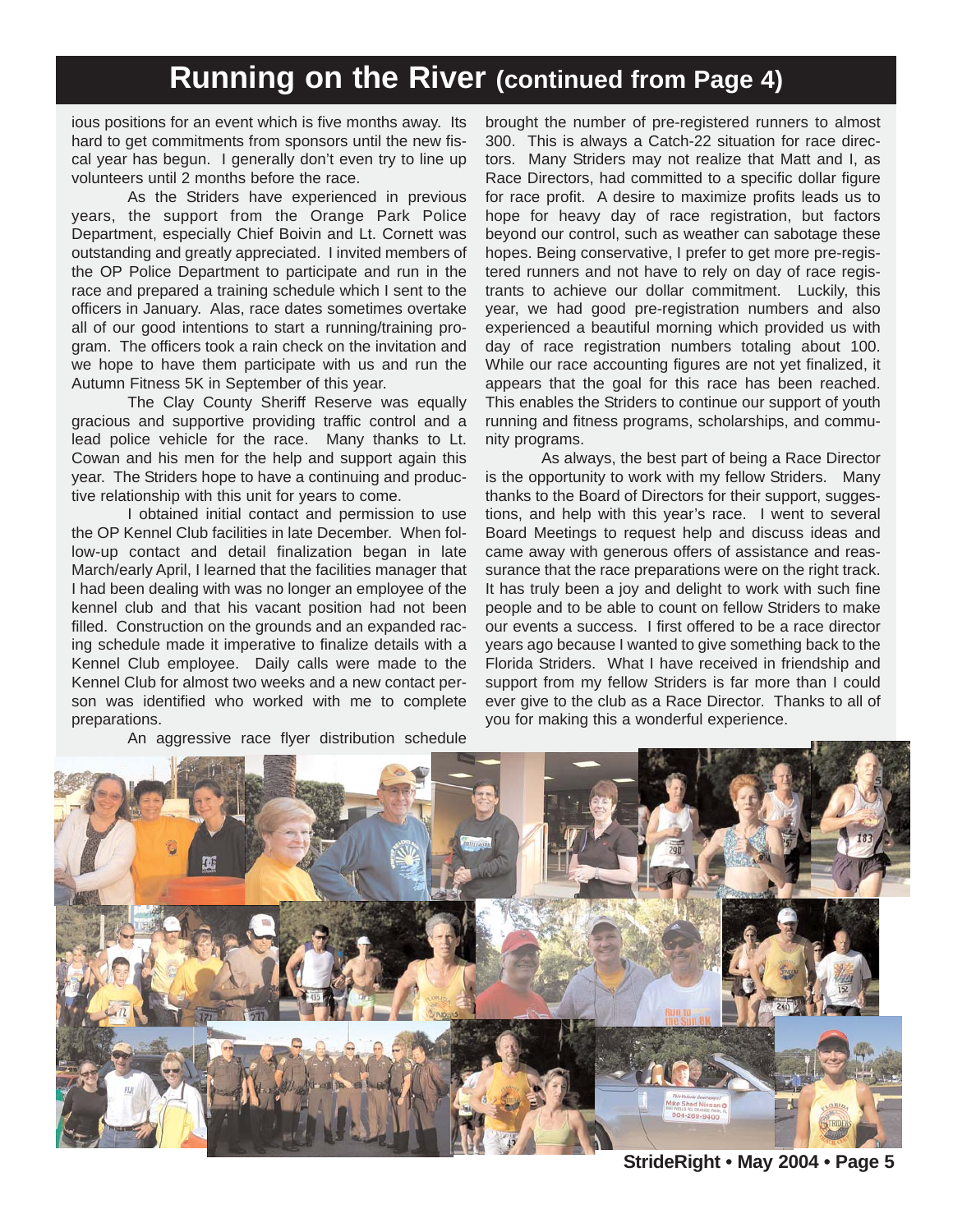## **Run to the Sun 8K Volunteers**

- Jenny Allen
- Richard Allen
- Steve Beard
- Ken Bendy
- Marie Bendy
- Jane Benzine
- Bob Boyd
- Vanessa Boyd
- Kevin Brown
- Rebecca Brown
- Viola Brown
- Lou Carter
- Austin Choinski
- Chris Comber
- Judy Conway
- **Brit Cornwall**
- Clay County
- Sheriff Reserve
- Melissa Crafton
- Patricia Czarnecki
- Allyson Deihl
- Aaron Distler
- John Dunsford
- J.D. Garbrecht
- **Ray Garcia**
- Green Cove
- Springs Jr. High
- Students & Parents
- Bobby Greene
- **Gary Hallett**
- Glen Hanna
- Sharon Healy
- 
- 
- George Hoskins
- Debbie Johnson
- Katie Jones
	- Joshua Kegley
- Christine Kehler
- Paul Kelly
- Lillian Lawless
- Kaila Lovell
- Aqueel Majied
- Jane Manion
- Elke Miller
- Scott Mills
- Kathy Murray
- Bill Owen

• Orange Park Police Department

- Amanda Peloquin
- Amanda
- Pembleton
- 
- Sharon Pentaleri
- Alex Perry
- **Rick Powell**
- **Matt Ross**
- Marge Ruebush
- Paul Ruebush
- Konner Sawicki
- Stan Scarlett
- Kim Simms
- JD Smith
- Stan Smith
- Kim Sumrall
- Frank Sutman
- Michael Szabo
- Chris Tellier
- Alexander Victor
- Danny Weaver
- Gwendolyn Wier
- Jeanie Wilson
- Ken Wilson
- Sherry Womack
- **Fun Run School Winners Thanks Centex!**

After the 8K runners finished, things got even more exciting when several hundred children and their supporters left the starting line of the One Mile Fun Run and made their way through the finish line. It was fun for all involved but also represented funding for the five Elementary schools with the most participation. The top five were: 1) Lakeside - \$500, Paterson - \$400, SB

Jennings - \$300, Thunderbolt - \$200, and Pinewood Christian Academy - \$100. Congratulations to all!

Thanks to the generosity of Centex Homes in providing \$1500 in prize money and the many coaches, parents, supporters, volunteers and participants. Together we do make a difference in the health and happiness of our future.



**Page 6 • May 2004 • StrideRight**

- Shirley Henkel
- Thom Henkel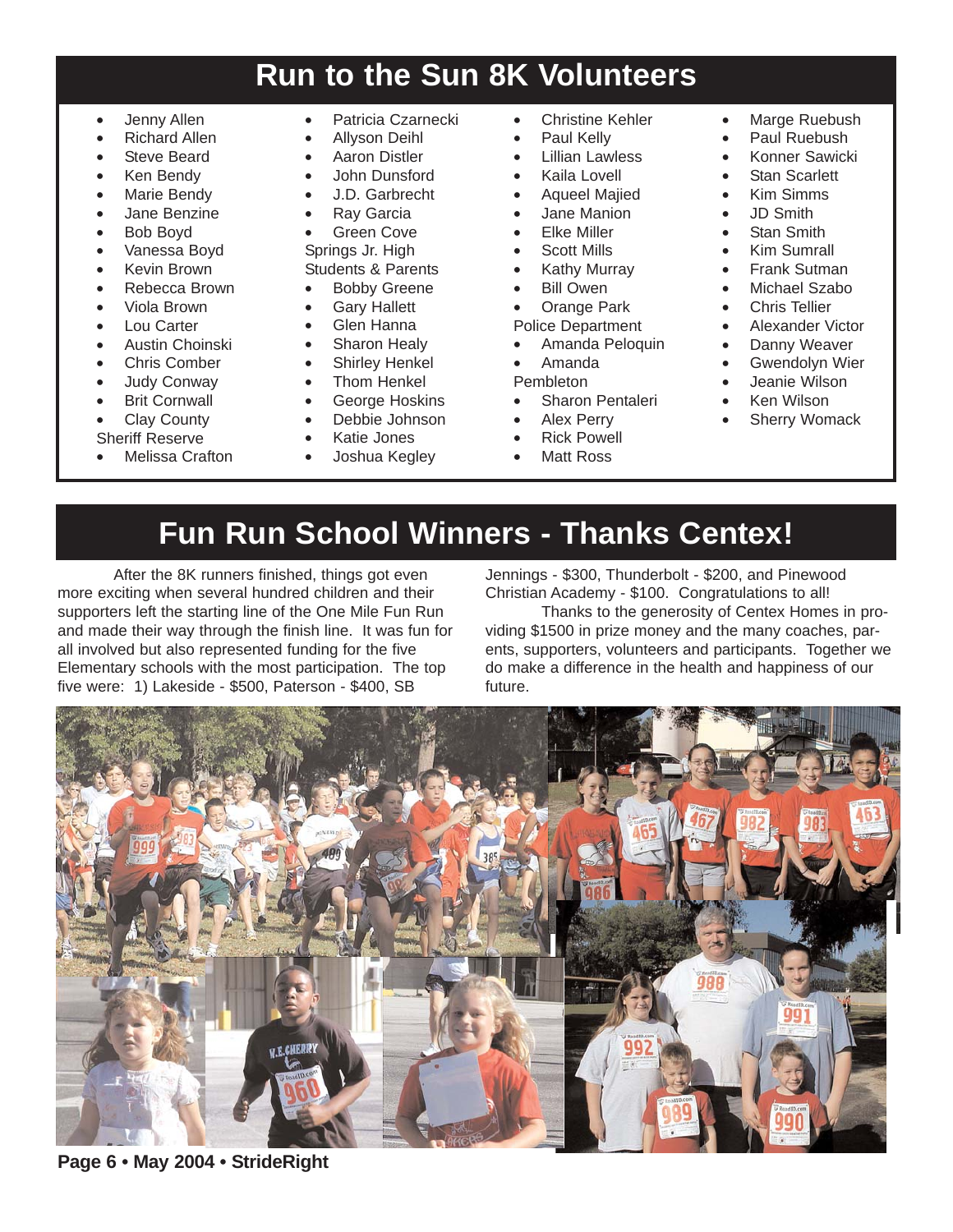## **A Run With My Son by Len Ferman**

The Sun Tire Run to the Sun is one of my favorite running events of the year. Covering the unusual 8k distance, which is just 50 yards shy of five miles, I find the race a welcome alternative to the ubiquitous 5k. I am also not enamored with the great "cattle drive" runs (e.g. Boston - as I love to hear Frank Sutman describe it), so the Run to the Sun's cozy number of runners (about 400) is much to my liking, and allows it to be run through the beautiful residential River Road. I find the gentle undulations and views of the river inspiring during the run. So inspiring that in 2001 I won my only Grand Prix race on the course at age 37, coming from behind on the last half mile to edge Dr. Dan McDyer. This year however, I decided to make the Run to the Sun, a run with my son.

David Ferman, my ten year old son, was in first place in the annual Grand Prix standings in the ten and under age group with three races to go in the season as we lined up for the start of this Grand Prix event. David had a 175 point lead in the standings, so if he could finish the day with over a 200 point lead, he could mathematically clinch the ten and under age group for the year. Needless to say, David was pretty excited about this opportunity. I felt that this was one race where I might have more fun running with him than running on my own. So I decided to run at David's pace, enjoy the run with him, and give him whatever coaching advice he would listen to. At the starting line, we knew that David had some tough competition today. William Thomas, who had beaten David at

Matanzas, and Ben Egan who ran a spectacular sub 40 minute Ortega were there. For David to clinch his Grand Prix age group he would have to finish two places ahead of Josh Stanley, who was in second place in the Grand Prix standings. Last year David had run 44 minutes in his first ever race longer than 5k. This year he would have to run much faster than that in order to achieve his goal.

At the start David went out steady and settled into a good pace. I thought he was going a little fast, but he said he felt fine. The pace was brisk as we came through the mile in 7:25, the fastest David had ever started out in a road race. But David showed no signs of letting up, especially when I informed him that Ben Egan was about 50 yards in front of us in 1st place for the age group. Throughout the 2nd mile David focused on Ben and caught him at two miles in 15 flat. This was David's two mile PR, but he still was going strong. Back down River Road on mile three, David slowed a little bit, but managed to take a 100 yard lead as he passed 3 miles in 22:56. On mile four, David extended his lead, and on the last mile he started feeling stronger as he realized he was going to be able to hold on and win the age group. His final time of 38:43 was nearly 6 minutes faster than he had run the year before. And to cap it off, David set personal records for two, three, and four miles along the way. Best of all David had unofficially clinched the Grand Prix age group title. It truly turned out to be a very special Run to the Sun with my son.

## *OLYMPIC HOPEFULS*

### *A running novel by Jay Birmingham*

Jay Birmingham, a lifetime runner, coach, and educator, has written a true runner's novel, just released March 1. The story describes the lifestyle, aspirations, and tribulations of Sarah Herrington, Jeremy Stanfield, the Wapiti twins, and a dozen other characters. All have the same goal: To earn a place on the U.S. Olympic Team.

Birmingham lived in Jacksonville from 1973 through 1988, helped found the Jacksonville Track Club, certified the first River Run course, and ran from Los Angeles to New York City in 1980. He ran his first marathon in 1966 and hasn't stopped. He has written several non-fiction books, among them The Longest Hill, Running on Strength, and Studies in Human Endurance.

> Order your copy of Olympic Hopefuls via email from **jaygreatheart@aol.com**



\$15 plus \$2 postage. 203 pages, softbound.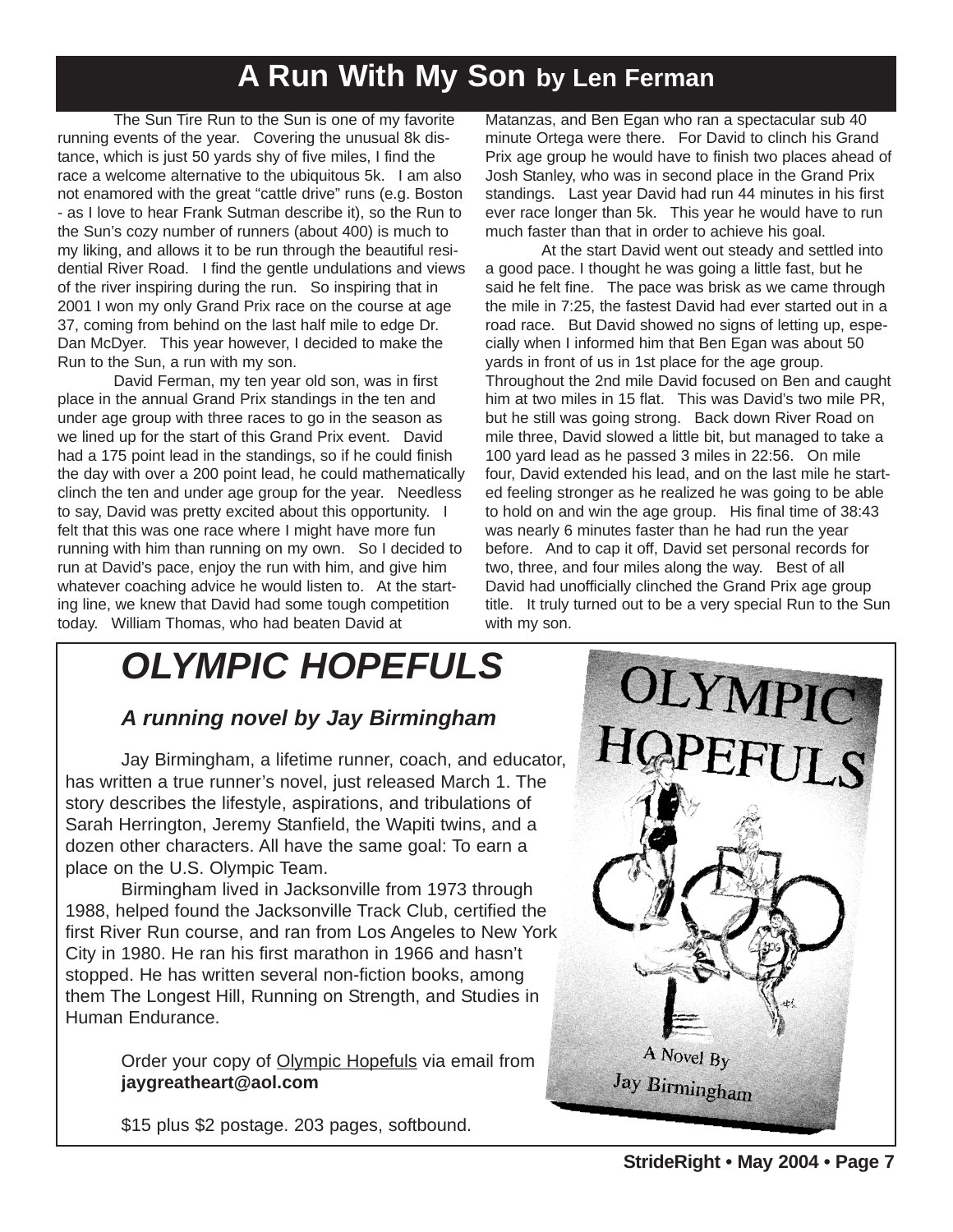## **Hills Are My Friends - the Cherry Blossom Marathon by Karin Glenn**



On Saturday, March 27th my sister Jenny and I traveled to Macon, GA for the 3<sup>rd</sup> annual Cherry Blossom Marathon. I had been training for the past few months for this event and Jenny came for moral support and navigation. The day before the race we did some reconnaissance - we drove to the start, picked up my race packet, and found a Dunkin' Donuts that was open 24

hours. We were psyched! One major worry - how to get coffee before 6am - was taken care of. I was a little daunted to see so many hills in the area, but a good friend of mine (who currently resides in San Diego) had run the marathon mentioned that there were hills but not to worry since they were 'rolling'.

The morning of the race started nice and cool. We made it to the race start at Wesleyan College early with coffee in hand. I was ready to go. At 7am the runners gathered at the starting line and without much fanfare we were off. The first mile started just fine, cherry blossoms lined the streets and I felt great. However, the hills came quickly. After the 2nd mile I kissed my sub-6:45 pace goodbye and dug my heels in for the long haul. The cherry blossoms lining the road the first few miles were perhaps an attempt to distract the runners from the unbelievably steep hills at the beginning. Most of the course was on country roads, not blocked off for the marathon so there were a few times I felt like we were back running at Orange Park with someone yelling "Car back!" when a car came up behind us. For the first 9 miles I followed a small group that included the woman who was currently in the lead, and caught up to them around mile 10. I greeted the group with a cheery "Nice day to run a marathon!" just to get a little psychological advantage over the woman. Miles 10-14 were great, there was a guy

in our group calling out each mile split and trying to figure out our exact pace after each split: "Let's see, we hit 10 miles at 1:08…that's 68 minutes - .8 times 60 is 48... that makes an average of 6:48 pace…that makes us at the half at approximately… 3.1 times 6.8… carry the 1…add 8…ok 1:29:05…" and so on.

After 14, I was feeling great so I picked it up and left the group. Just as my quads were starting to get alarmingly tired I ran down a rather steep hill... only to turn around a cone and run right back up. I think I actually mumbled "you've GOT to be kidding me" out loud, to no one in particular. That was probably my lowest point of the race. Each mile brought more hills. Not steep, definitely rolling, but still they took their toll. I kept repeating to myself "Hills are my friends". I think I read that in Runner's world. Not sure how much it helped. Fortunately the last 5 miles or so were relatively flat - I knew if I could just keep my poor legs moving I could win as long as I didn't get passed from behind. Mile 21 had a little excitement when two ferocious-looking dogs charged the guy in front of me. Around mile 22 a spectator told me I was  $4<sup>th</sup>$ . I thought, no, I'm first! Apparently she meant 4th overall, not just for women. The highlight of the race for me was the final mile with a two-motorcycle police escort for the last stretch - then there was Jenny cheering me on, and I crossed the mat at 3:01:14. I was a little disappointed to not have broken 3 hours, but the \$1,000 prize money helped me get over it.

If you are looking for a flat, fast course with spectators lining the street, you might want to skip this one. However, if you want to run a scenic, low-key marathon with great volunteers, a pretty good shot at getting an age-group award, a finisher medal with a pink ribbon, and did I mention nice volunteers?, then Macon might be the one for you. Just come out and run bridges (Mondays, 5:30, Chart House parking lot) a few times first!

### **Retiring Board Members by Bob Boyd**

The new Board of Directors was elected in March but we want to recognize the generous contributions of our departing Board members. **Hardie Alexander** served in a variety of posts from President to Treasurer while handling Race Directing responsibilities for Run to the Sun and a heaping lot of help for Autumn Fitness in his "spare" time. We forgot to tell him it was a lifetime assignment. **Steve Bruce** not only took on race directing duties for the Hog Jog but also served us very well as our Club Treasurer. Luckily we still have him as the Hog Jog Race Director. **Dottie Cahill** served for several years as our Social Coordinator. She was quite generous with both time and funding of both our social endeavors and keeping our medical supplies in good condition and stocked. **Sung Ho (Bruce) Choi** was our Equipment

**Page 8 • May 2004 • StrideRight**

Director. If you know Bruce you will not be surprised to learn he brought a lot of energy to his duties with the Board as well. **Bill Dunn** served as our Webmaster and also proved very effective at sending sponsorship money in the Club's direction. **Jim Nolan** served for two years and provided us with excellent input, both on legal matters (it does help having good lawyers on your team) and all matters that came before us. **Sharon Pentaleri** was an excellent Children's Running Coordinator and very generous with her time and personal funds. **Danny Weaver** not only served as a Hog Jog Race Director but was always available for help with any event and provided excellent input. We sincerely appreciate the contributions of all of our departing Board Members and owe them a debt of gratitude. They will be missed!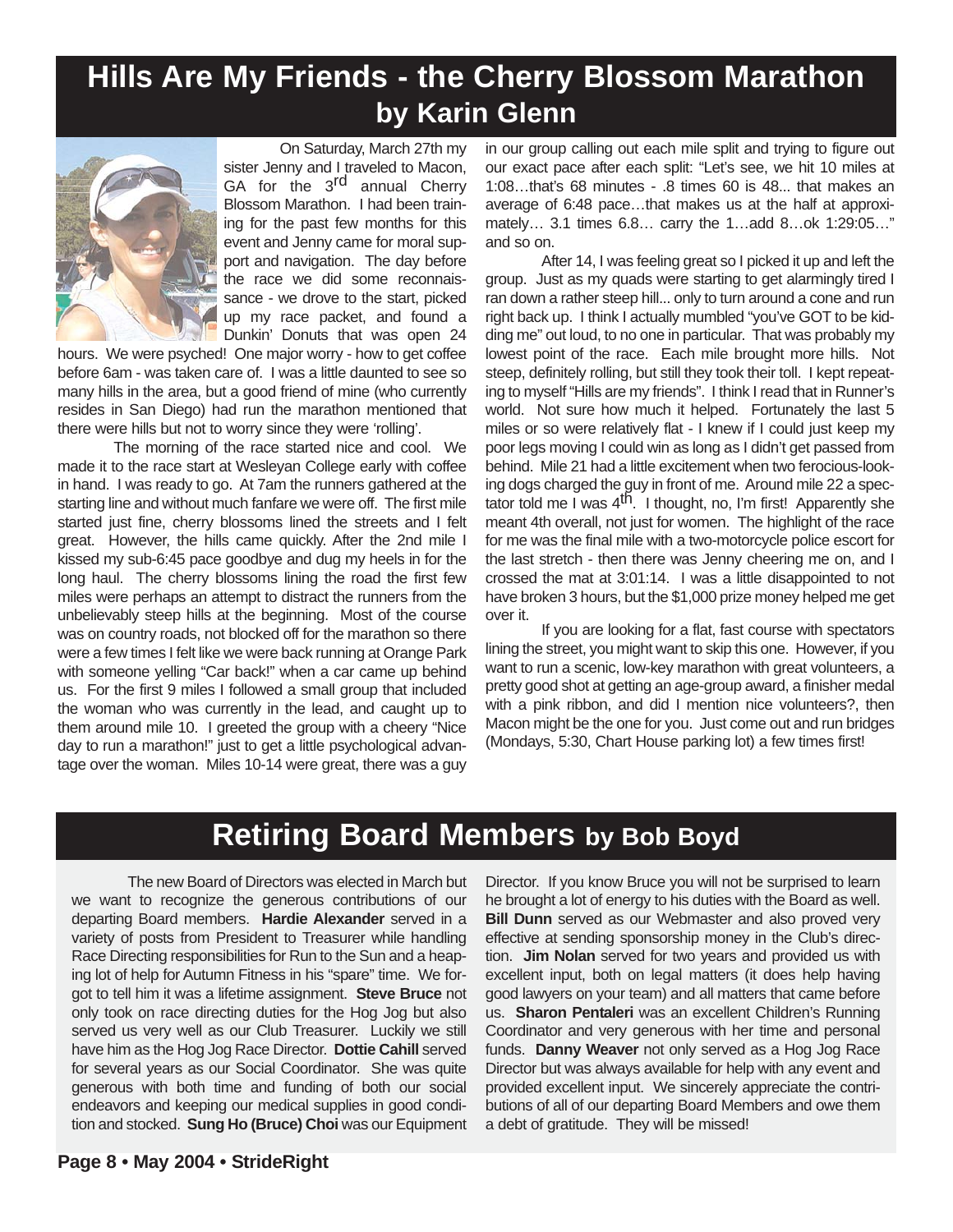### **Running the Austin Half Marathon by Patti Stewart-Garbrecht**

Have you ever considered running a winter marathon? Most of us consider fall to be marathon season. Well I would like to take a few minutes of your time to tell you about my experience in Austin, TX last February. I would highly recommend the Motorola Marathon if you are looking for a winter race.

I had trained long and hard preparing for the Motorola Marathon in Austin, TX. I had heard all sorts of wonderful things about the race. I picked the race for its reputation as a fast course. My marathon times had been a bit disappointing and I was looking for the perfect race that would boost my confidence.

I should mention that I ended up running the half marathon instead of the whole marathon due to a last minute injury that kept me off my feet and in the pool the final three weeks of training. It was disappointing to go and not run the race I had prepared for, but I have to say it was a wonderful experience anyway.

Austin is located in the south-central portion of the state of Texas. It is a great town with lots to do. Oh, and did I mention that Lance Armstrong lives in Austin? No, I didn't actually get to see him, but I had a fun time looking!

I arrived in Austin on Friday evening. I would highly recommend staying at the Embassy Suites Arboretum. It is located about one hundred meters from the start. It is nice to be able to go up to your room instead of waiting in line for a port-a-potty. The hotel was very nice and offered a free breakfast buffet every morning (it's all about the food, you know). I was even able to take advantage of this on race day since my half marathon started at 7am and breakfast is served until 11am. The price was reasonable and it is also the ideal place to stay if you are sharing a room with someone else since they are suites with a private bedroom.

I visited the expo on Saturday. The expo was quite a distance from the starting line and my hotel, but it was easy to find. The expo wasn't too big, but had lots of interesting booths and lots of Mizuno gear. The expo was well organized and I was able to pick up my packet and switch to the half marathon without any trouble at all. The volunteers were all very friendly. But after all it is Texas.

On Saturday there was a dusting of snow on the ground. It was cold and windy. They were forecasting better weather for race day, but I was a little nervous. Coming from Florida, I was used to running in fair weather. I wasn't too concerned about the temperature, but I was concerned about the effects of cold with precipitation and wind.

The race started at 7am, but being on East Coast time, it felt like 8am. It was ideal! Everyone else was sleepy and I was up and ready to roll. The weather was ideal as predicted, 40 F and dry. It was a little cold at the start, waiting to start moving. But once we started running it felt awesome. Pretty soon the sun came out and it was a lovely day.



The course was great. I had only heard great things about the course and they all proved to be true. The terrain was rolling hills. After training on flat terrain, the whole mention of hills was a little frightening. But the rolling hills at Austin are gentle and gradual. There are lots of supportive spectators and the course is conducive to friends and family moving about without difficulty. There are opportunities to see runners at many different places along the course.

The marathoners and half marathoners start together and stay together until the half finishes. I found this to be a little confusing. You really don't have any idea which runners are in "your" race. I tried not to think about the other runners and just run my pace and my race.

The disappointment of getting injured and not being able to run the marathon was quickly replaced with the excitement of crossing the finish line of the half marathon in 1:23:01. While it wasn't a lifetime PR, it was an "over the hill" PR and most certainly faster than I had run in a long time. And it was good for the award for second place masters female. I was pleased as punch! Later in the day, my friends and I hung out in Austin and ate Tex-Mex and browsed all of the unique shops downtown.

Then it was off to the airport to come home. I kept thinking about how great it was to run there and was already making unofficial plans to come back next year. I give Austin and the Motorola Marathon and Half Marathon two thumbs up!

Here are the details: Date: 2/13/2005 Finishers in 2004: 3165 in the half, 4917 in the marathon. Website: www.motorolamarathon.com

## **Two New Group Runs in Orange Park - see Page 19!**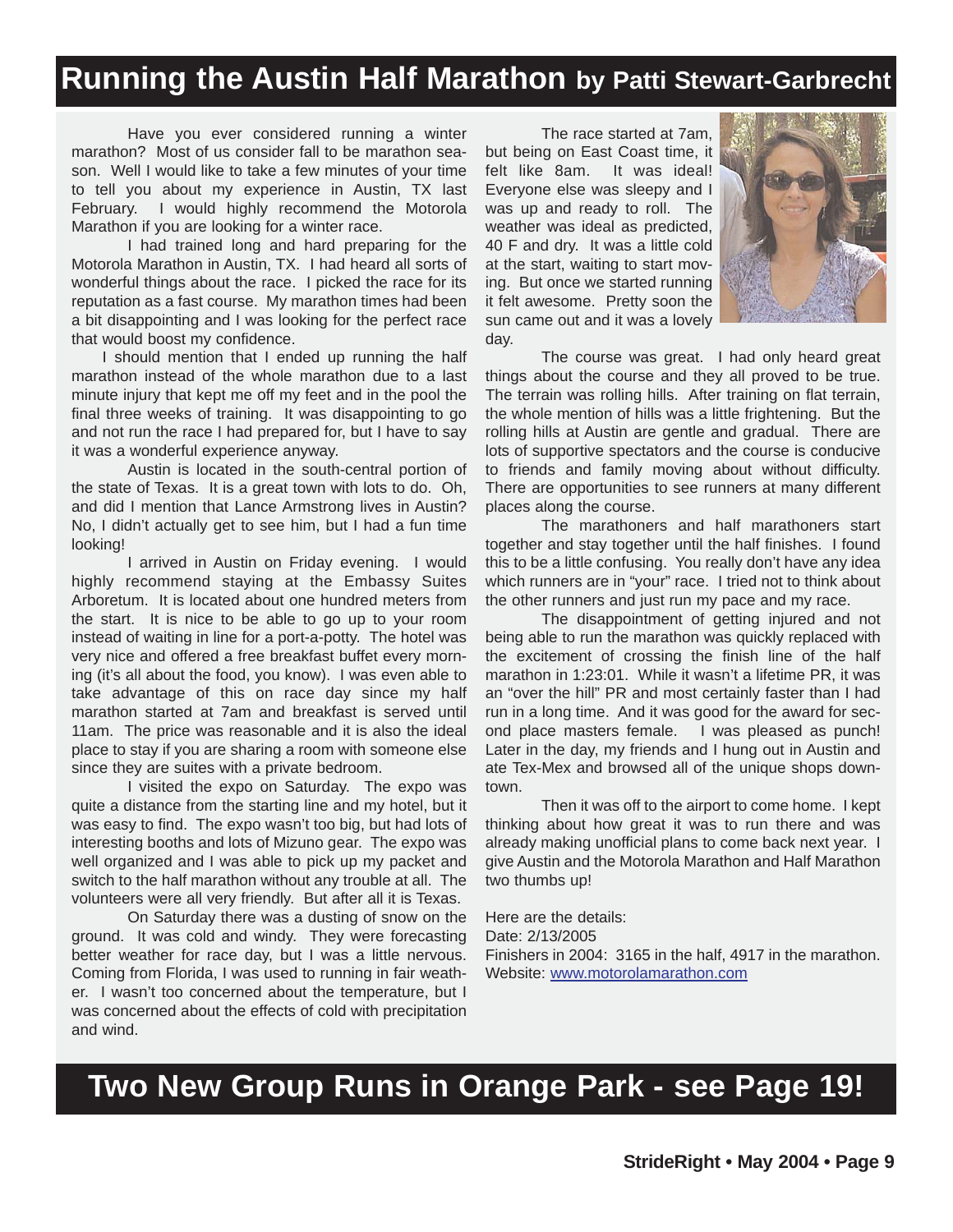

CLI IR

|                                           | Center St        |                                     |               |  |  |  |  |  |
|-------------------------------------------|------------------|-------------------------------------|---------------|--|--|--|--|--|
|                                           | <b>Palmer St</b> | Magndlia Ave                        | St. Johns Ave |  |  |  |  |  |
|                                           | Walnut St        |                                     |               |  |  |  |  |  |
|                                           | Spring St        | ⊗<br>Spring                         |               |  |  |  |  |  |
| SR 16                                     |                  | Park                                |               |  |  |  |  |  |
|                                           | <b>11 SN</b>     | ÎN                                  |               |  |  |  |  |  |
| n<br>x<br>P<br>R<br>N<br>D<br>R<br>A<br>G |                  |                                     |               |  |  |  |  |  |
|                                           |                  | <b>1040 RUBBIAS CLUB OF AMERICA</b> |               |  |  |  |  |  |

Track & Field

**HEY KIDS!!! Don't forget our FREE One Mile Fun Run with Medals to the top 100 Finishers! It starts at 9:00 a.m.** All runners must complete an entry form.

RRCA Guidelines prohibit the use of radio headsets or other portable sound systems, wheeled conveyances (excluding racing wheelchairs) but including skateboards, roller skates or blades, baby joggers, bicycles, etc. Animals are prohibited except for trained guide dogs used by blind runners.

| Race starts and finishes at Spring Park in Green Cove Springs, FL                                                   |                                                 |           |  |  |  |  |  |  |
|---------------------------------------------------------------------------------------------------------------------|-------------------------------------------------|-----------|--|--|--|--|--|--|
| ChampionChip Timing . USA Track & Field Course Certification: #FL-02022DL.                                          |                                                 |           |  |  |  |  |  |  |
| For more information call (904) 292-1399 or email lawless@bellsouth.net                                             |                                                 |           |  |  |  |  |  |  |
| - AWARDS & REGISTRATION -                                                                                           |                                                 | - COSTS - |  |  |  |  |  |  |
| Top 3 Male & Female; Top Masters & Grand                                                                            | Entry Received Strider/Military   Not a Strider |           |  |  |  |  |  |  |
| Masters; Top Male & Female Green Cove Residents<br>aliza Tare O to said a ser presidente la data e Mada O Esperador | by 5/21                                         | 514       |  |  |  |  |  |  |

Monday • May 31, 2004 • 8:00 a.m.

|                         |                    |                | plus Top 3 in each age group below, Male & Female: • |                                                                                                                    |      |      |
|-------------------------|--------------------|----------------|------------------------------------------------------|--------------------------------------------------------------------------------------------------------------------|------|------|
|                         |                    |                |                                                      | $5/22 - 5/30$                                                                                                      | \$15 | \$17 |
| 10 & under<br>$11 - 14$ | $25 - 29$<br>30-34 | 45-49<br>50-54 | 65-69<br>70-74                                       | Race Dav                                                                                                           | \$20 | \$20 |
| $15 - 19$<br>$20 - 24$  | 35-39<br>40-44     | 55-59<br>60-64 | 75-79<br>80 & over                                   | • *There is an additional \$2 discount if you have your o<br>• ChampionChip except for day of race Registration (s |      |      |

(No multiple awards)

Walkers are invited to join us, however there will be no Walking Awards category in this race.

- RACE PACKET PICKUP -

Day of race only. Packet pickup & day of race registration will begin at 6:30 a.m..

- Regular T-shirts - Guaranteed day of race to pre-registered 5K runners.

| by $5/21$                                                                                                                                                                                                                                                                                                                                                                                                                                                                                                                                                                              | $\overline{$12}$      | $\overline{$}14$ |  |  |  |  |  |
|----------------------------------------------------------------------------------------------------------------------------------------------------------------------------------------------------------------------------------------------------------------------------------------------------------------------------------------------------------------------------------------------------------------------------------------------------------------------------------------------------------------------------------------------------------------------------------------|-----------------------|------------------|--|--|--|--|--|
| $5/22 - 5/30$                                                                                                                                                                                                                                                                                                                                                                                                                                                                                                                                                                          | $\overline{$15}$      | $\overline{$17}$ |  |  |  |  |  |
| Race Day                                                                                                                                                                                                                                                                                                                                                                                                                                                                                                                                                                               | \$20                  | $\overline{$}20$ |  |  |  |  |  |
| *There is an additional \$2 discount if you have your own<br>ChampionChip except for day of race Registration (see<br>entry form to enter your personal chip number.)<br>** There are no discounts available for Day of Race<br>Registration and personal ChampionChips cannot be<br>used. All Day of Race entries are \$20.<br>Cost includes T-shirt, post-race refreshments, & race<br>results, available at www.FloridaStriders.com.<br>Make check payable to: Memorial Day 5K<br>Mail check & entry form to:<br><b>Florida Striders - Memorial Day 5K</b><br>9748 Chesterfield Dr. |                       |                  |  |  |  |  |  |
|                                                                                                                                                                                                                                                                                                                                                                                                                                                                                                                                                                                        | Iackeonville El 20057 |                  |  |  |  |  |  |

**Jacksonville, FL 32257** (Race fees are non-refundable)

|                                                                                                                                                                                                                                                                                                                                                                                                                                                                  |     |  |                    |  |            |           |                 |                |  |                                                                                                                                                                                             |          |              |                          |  | Ever run/walked a race?                               |  |
|------------------------------------------------------------------------------------------------------------------------------------------------------------------------------------------------------------------------------------------------------------------------------------------------------------------------------------------------------------------------------------------------------------------------------------------------------------------|-----|--|--------------------|--|------------|-----------|-----------------|----------------|--|---------------------------------------------------------------------------------------------------------------------------------------------------------------------------------------------|----------|--------------|--------------------------|--|-------------------------------------------------------|--|
| <b>First Name</b>                                                                                                                                                                                                                                                                                                                                                                                                                                                |     |  |                    |  |            | Last Name |                 |                |  |                                                                                                                                                                                             | Personal |              |                          |  |                                                       |  |
|                                                                                                                                                                                                                                                                                                                                                                                                                                                                  |     |  |                    |  | <b>RUN</b> |           |                 | <b>FUN RUN</b> |  |                                                                                                                                                                                             | Champion |              |                          |  |                                                       |  |
| Age                                                                                                                                                                                                                                                                                                                                                                                                                                                              | Sex |  | <b>Adult Sizes</b> |  |            |           |                 | (no charge)    |  |                                                                                                                                                                                             |          |              |                          |  | Chip # (can NOT be used for Day of Race registration) |  |
|                                                                                                                                                                                                                                                                                                                                                                                                                                                                  |     |  |                    |  |            |           |                 |                |  |                                                                                                                                                                                             |          |              |                          |  |                                                       |  |
|                                                                                                                                                                                                                                                                                                                                                                                                                                                                  |     |  |                    |  |            |           |                 |                |  |                                                                                                                                                                                             |          |              |                          |  |                                                       |  |
| Street Address (include apt. number)                                                                                                                                                                                                                                                                                                                                                                                                                             |     |  |                    |  |            |           |                 |                |  |                                                                                                                                                                                             |          |              |                          |  |                                                       |  |
|                                                                                                                                                                                                                                                                                                                                                                                                                                                                  |     |  |                    |  |            |           |                 |                |  |                                                                                                                                                                                             |          |              |                          |  |                                                       |  |
|                                                                                                                                                                                                                                                                                                                                                                                                                                                                  |     |  |                    |  |            |           |                 |                |  |                                                                                                                                                                                             |          |              |                          |  |                                                       |  |
| City                                                                                                                                                                                                                                                                                                                                                                                                                                                             |     |  |                    |  |            |           |                 |                |  |                                                                                                                                                                                             |          | <b>State</b> |                          |  | Zip Code                                              |  |
|                                                                                                                                                                                                                                                                                                                                                                                                                                                                  |     |  |                    |  |            |           | Fee Enclosed \$ |                |  |                                                                                                                                                                                             |          |              | <b>Florida Striders</b>  |  | Military                                              |  |
| Telephone Number                                                                                                                                                                                                                                                                                                                                                                                                                                                 |     |  |                    |  |            |           |                 |                |  |                                                                                                                                                                                             |          |              | <b>Track Club Member</b> |  |                                                       |  |
| I know that running a road race is a potentially hazardous activity. I should not enter and run unless I am medically able and properly trained. I agree to abide by any decision of a race official relative to my ability to                                                                                                                                                                                                                                   |     |  |                    |  |            |           |                 |                |  |                                                                                                                                                                                             |          |              |                          |  |                                                       |  |
| all risks associated with running in this event including, but not limited to: fall, contact with other participants, the effects of the weather, including high heat and/or humidity, traffic and the conditions of the road,                                                                                                                                                                                                                                   |     |  |                    |  |            |           |                 |                |  |                                                                                                                                                                                             |          |              |                          |  |                                                       |  |
| by me. Having read this waiver and knowing these facts and in consideration of your accepting my entry I, for myself and everyone entitled to act on my behalf, waive and release the FSTC, RRCA and the town of Green Cove Sp<br>all sponsors, their representatives and successors, from all claims or liabilities of any kind arising out of my participation in this event even though that liability may arise out of negligence or carelessness on the par |     |  |                    |  |            |           |                 |                |  |                                                                                                                                                                                             |          |              |                          |  |                                                       |  |
| l also agree that I may be examined and treated if necessary during the course of the race by qualified race personnel in the event medical problems of any cause arise. The race officials or the qualified personnel have th<br>remove me from the race if, in their opinion, I may be suffering from a life threatening condition. I understand and agree to abide by the RRCA Guidelines which prohibit the use of radio headsets or other portable sound sy |     |  |                    |  |            |           |                 |                |  |                                                                                                                                                                                             |          |              |                          |  |                                                       |  |
|                                                                                                                                                                                                                                                                                                                                                                                                                                                                  |     |  |                    |  |            |           |                 |                |  | (excluding wheelchairs) including skateboards, roller skates or blades, baby joggers, bicycles, etc. Animals are prohibited except for trained quide dogs used by blind runners. Rev. 6/00. |          |              |                          |  |                                                       |  |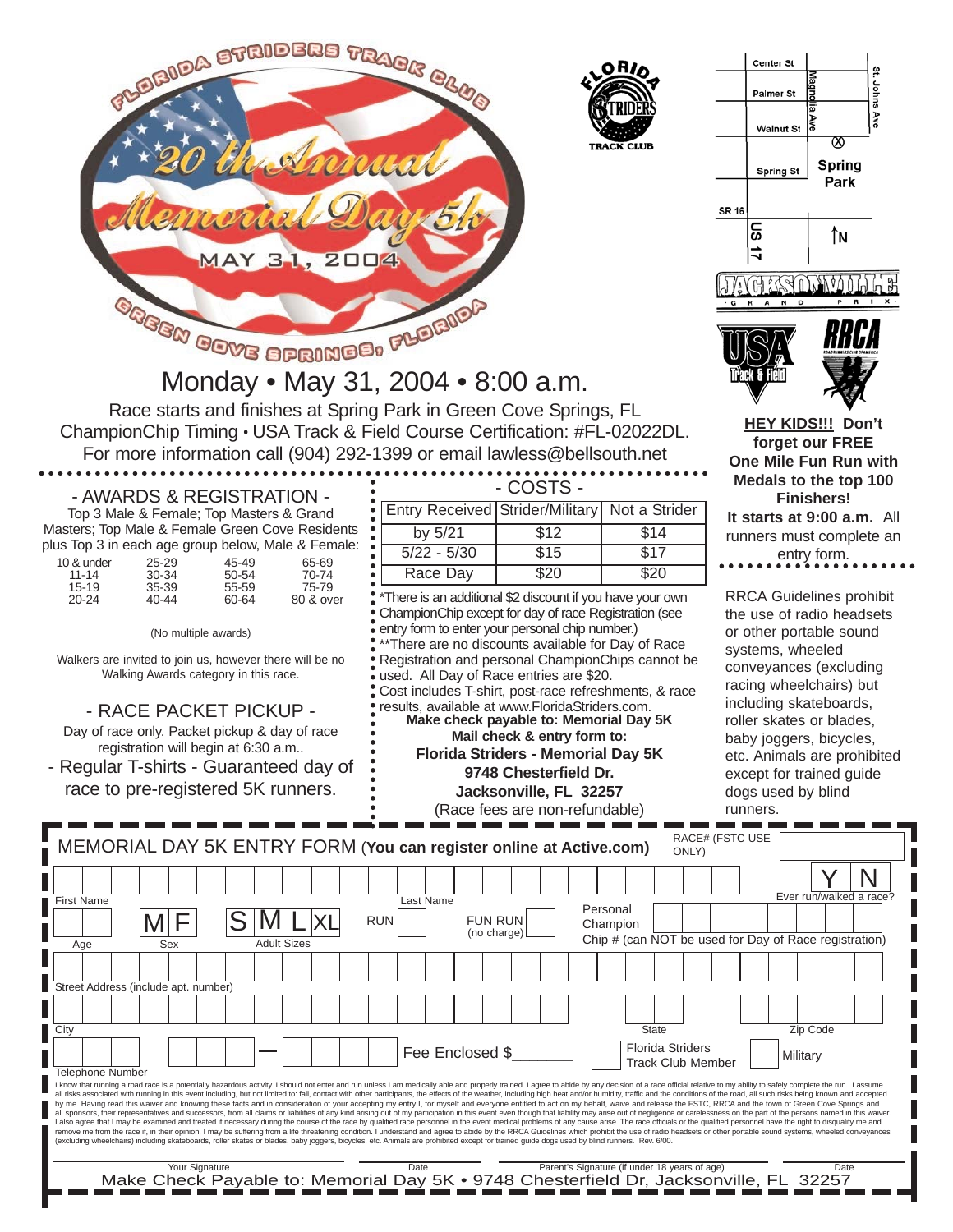| O'all<br><b>Place</b><br>Open Men | <b>Class</b><br><b>Place</b> | <b>Finisher, Age</b>                           | <b>Time</b>            | <u>Pace</u>  | O'all<br>Place<br>106 | <b>Class</b><br><b>Place</b><br>6 | <b>Finisher, Age</b><br>Michael Kelly, 24 | <u>Time</u><br>39:12 | Pace<br>7:50 |
|-----------------------------------|------------------------------|------------------------------------------------|------------------------|--------------|-----------------------|-----------------------------------|-------------------------------------------|----------------------|--------------|
| 1                                 | 1                            | John Metzgar, 41                               | 25:45                  | 5:09         | 142                   | 7                                 | Andrew Anderson, 23                       | 43:26                | 8:41         |
| 2                                 | 2                            | Brandon Anderson, 18                           | 26:13                  | 5:15         | 148                   | 8                                 | Andrew Chapman, 20                        | 44:19                | 8:52         |
| 3                                 | 3                            | Shawn Williams, 28                             | 27:30                  | 5:30         |                       |                                   |                                           |                      |              |
|                                   |                              |                                                |                        |              | Men 25-29             |                                   |                                           |                      |              |
| <b>Open Women</b>                 |                              |                                                | 30:00                  |              | 11<br>23              | $\mathbf{1}$<br>2                 | Gregory Richards, 27                      | 29:27<br>31:13       | 5:53<br>6:14 |
| 1<br>2                            | 1<br>2                       | Karin Glenn, 34<br>Patti Stewart-Garbrecht, 42 | 30:20                  | 6:00<br>6:04 | 58                    | 3                                 | Leonardo Leal, 25<br>Michael Brower, 25   | 35:24                | 7:05         |
| 3                                 | 3                            | Darien Andreu, 44                              | 31:20                  | 6:16         | 104                   | 4                                 | Dustin Demorest, 29                       | 39:08                | 7:50         |
|                                   |                              |                                                |                        |              | 115                   | 5                                 | Greg Black, 27                            | 39:51                | 7:58         |
| <b>Masters Men</b>                |                              |                                                |                        |              | 118                   | 6                                 | Ben Wright, 28                            | 40:08                | 8:01         |
| 4                                 | 1                            | Sean McCormack, 42                             | 27:44                  | 5:33         |                       |                                   |                                           |                      |              |
|                                   |                              |                                                |                        |              | Men 30-34             |                                   |                                           |                      |              |
| <b>Masters Women</b>              |                              |                                                |                        |              | 16                    | 1                                 | James Cardozo, 33                         | 30:14                | 6:03         |
| 4                                 | 1                            | Paulette Butler, 53                            | 33:55                  | 6:47         | 41                    | 2                                 | Mark McCulloch, 33                        | 33:50                | 6:46         |
|                                   |                              |                                                |                        |              | 60                    | 3                                 | Kevin Larrabee, 33                        | 35:58                | 7:11         |
| <b>Grand Masters Men</b>          |                              |                                                |                        |              | 63                    | 4                                 | Robert Dews, 34                           | 36:18                | 7:16         |
| 17                                | 1                            | Page Ramezani, 54                              | 30:23                  | 6:05         | 66                    | 5                                 | Greg Powell, 33                           | 36:25                | 7:17         |
|                                   |                              |                                                |                        |              | 81                    | 6                                 | Jeffrey Hicks, 32                         | 37:17                | 7:27         |
|                                   |                              | <b>Grand Masters Women</b>                     |                        |              | 85                    | $\overline{7}$                    | Dan Samas, 34                             | 37:34                | 7:31         |
| 12                                | 1                            | Elfrieda Wyner, 61                             | 36:18                  | 7:15         | 111<br>122            | 8<br>9                            | Dylan Moquin, 30<br>Eric Allen, 34        | 39:41<br>40:20       | 7:56<br>8:04 |
| <b>Senior Masters Men</b>         |                              |                                                |                        |              | 123                   | 10                                | Mike Harrison, 32                         | 40:23                | 8:04         |
| 47                                | 1                            | Joe Demeranville, 60                           | 34:24                  | 6:53         | 127                   | 11                                | Ben Garrett, 34                           | 41:09                | 8:14         |
|                                   |                              |                                                |                        |              | 133                   | 12                                | Sean McGill, 31                           | 41:36                | 8:19         |
|                                   |                              | <b>Senior Masters Women</b>                    |                        |              | 151                   | 13                                | Chris Warrick, 32                         | 44:36                | 8:55         |
| 63                                | 1                            | Susan Wallace, 62                              | 46:44                  | 9:21         | 177                   | 14                                | Rusty Perry, 34                           | 48:49                | 9:46         |
|                                   |                              |                                                |                        |              | 203                   | 15                                | Sherwin Salla, 31                         | 59:26                | 11:53        |
| Men 10 & Under                    |                              |                                                |                        |              |                       |                                   |                                           |                      |              |
| 95                                | 1                            | David Ferman, 10                               | 38:43                  | 7:45         | Men 35-39             |                                   |                                           |                      |              |
| 131                               | 2                            | William Thomas, 10                             | 41:27                  | 8:17         | 9                     | 1                                 | Michael Early, 39                         | 29:14                | 5:51         |
| 135                               | 3                            | Jamey Sparkman, 10                             | 41:45                  | 8:21         | 15                    | 2                                 | Jeffery Johnson, 38                       | 30:13                | 6:02         |
| 136                               | 4                            | Ben Egan, 9                                    | 42:04                  | 8:25         | 19                    | 3                                 | Michael Thomas, 37                        | 30:31                | 6:06         |
| 184                               | 5                            | Ryun Wheat, 8                                  | 50:58                  | 10:12        | 27                    | 4                                 | Kevin Quarderer, 37                       | 32:01                | 6:24         |
| 194<br>207                        | 6<br>7                       | Jonathan Thomas, 8<br>Cody Aldrich, 8          | 53:28<br>1:03:49 12:46 | 10:42        | 33<br>35              | 5<br>6                            | Michael Bowick, 39<br>Camillo Ramirez, 38 | 32:35<br>32:43       | 6:31<br>6:32 |
|                                   |                              |                                                |                        |              | 38                    | 7                                 | Paul Mingo, 39                            | 33:38                | 6:44         |
| Men 11 - 14                       |                              |                                                |                        |              | 39                    | 8                                 | Nicholas Jongebloed, 39                   | 33:39                | 6:44         |
| 40                                | 1                            | Tommy Fossa, 14                                | 33:48                  | 6:46         | 48                    | 9                                 | Jon Ellison, 39                           | 34:25                | 6:53         |
| 52                                | $\overline{2}$               | Hunter Hayes, 11                               | 34:44                  | 6:57         | 51                    | 10                                | Eric Norris, 36                           | 34:41                | 6:56         |
| 56                                | 3                            | Christopher Haun, 14                           | 35:19                  | 7:04         | 59                    | 11                                | Steve Imus, 36                            | 35:29                | 7:06         |
| 125                               | 4                            | Joshua Marroletti, 13                          | 40:41                  | 8:08         | 70                    | 12                                | Rodney Cooper, 39                         | 36:40                | 7:20         |
| 129                               | 5                            | Cody Shaw, 11                                  | 41:21                  | 8:16         | 74                    | 13                                | Thomas Weppel, 39                         | 36:51                | 7:22         |
| 152                               | 6                            | Charles Little, 13                             | 44:38                  | 8:55         | 83                    | 14                                | Ron Simmons, 38                           | 37:32                | 7:30         |
| 157                               | 7                            | Nicholas Tison, 12                             | 45:14                  | 9:03         | 99                    | 15                                | Dave Bokros, 38                           | 38:50                | 7:46         |
| 170                               | 8                            | Josh Stanley, 11                               | 47:29                  | 9:30         | 100                   | 16                                | Robert Buscemi, 37                        | 38:58                | 7:47         |
| 172                               | 9                            | Teague Kleinbeck, 14                           | 47:49                  | 9:34         | 103                   | 17                                | Earl Vinson, 39                           | 39:04                | 7:49         |
| 178                               | 10                           | Tyler Perry, 12                                | 48:49                  | 9:46         | 113                   | 18                                | Scott Keller, 39                          | 39:47                | 7:57         |
| 187                               | 11<br>12                     | Devin Sallette, 11                             | 51:39                  | 10:20        | 138                   | 19                                | Eugene Shaw Jr, 35                        | 42:59                | 8:36         |
| 190                               |                              | Cameron Santoro, 13                            | 52:24                  | 10:29        | 143<br>144            | 20<br>21                          | Jose Chavarria, 35<br>Greg Wilkinson, 36  | 43:28<br>43:35       | 8:41<br>8:43 |
| Men 15 - 19                       |                              |                                                |                        |              | 154                   | 22                                | Mark Penwell, 38                          | 45:01                | 9:00         |
| 5                                 | 1                            | Jonathan Deuerling, 18                         | 28:26                  | 5:41         | 164                   | 23                                | Paul Steinmetz, 39                        | 46:43                | 9:20         |
| 64                                | 2                            | David Stanley, 17                              | 36:20                  | 7:16         | 166                   | 24                                | Jeffrey Hartsell, 35                      | 46:56                | 9:23         |
|                                   |                              |                                                |                        |              | 174                   | 25                                | Eric Chambers, 36                         | 47:57                | 9:35         |
| Men 20-24                         |                              |                                                |                        |              | 175                   | 26                                | Jerry Nealy, 36                           | 48:39                | 9:44         |
| 6                                 | 1                            | Justin Vanderzee, 23                           | 28:34                  | 5:43         | 188                   | 27                                | Jack Hanson, 35                           | 52:20                | 10:28        |
| 28                                | 2                            | Timothy Curtis, 23                             | 32:12                  | 6:26         | 189                   | 28                                | Samuel Williams, 39                       | 52:21                | 10:28        |
| 69                                | 3                            | Kevin Dunphy, 24                               | 36:38                  | 7:19         |                       |                                   |                                           |                      |              |
| 75                                | 4                            | Leonardo Regalado, 24                          | 36:53                  | 7:22         | Men 40-44             |                                   |                                           |                      |              |
| 94                                | 5                            | Paul Sowers, 22                                | 38:28                  | 7:41         | 10                    | $\mathbf{1}$                      | Frank Sutman, 44                          | 29:22                | 5:52         |

**StrideRight • May 2004 • Page 11**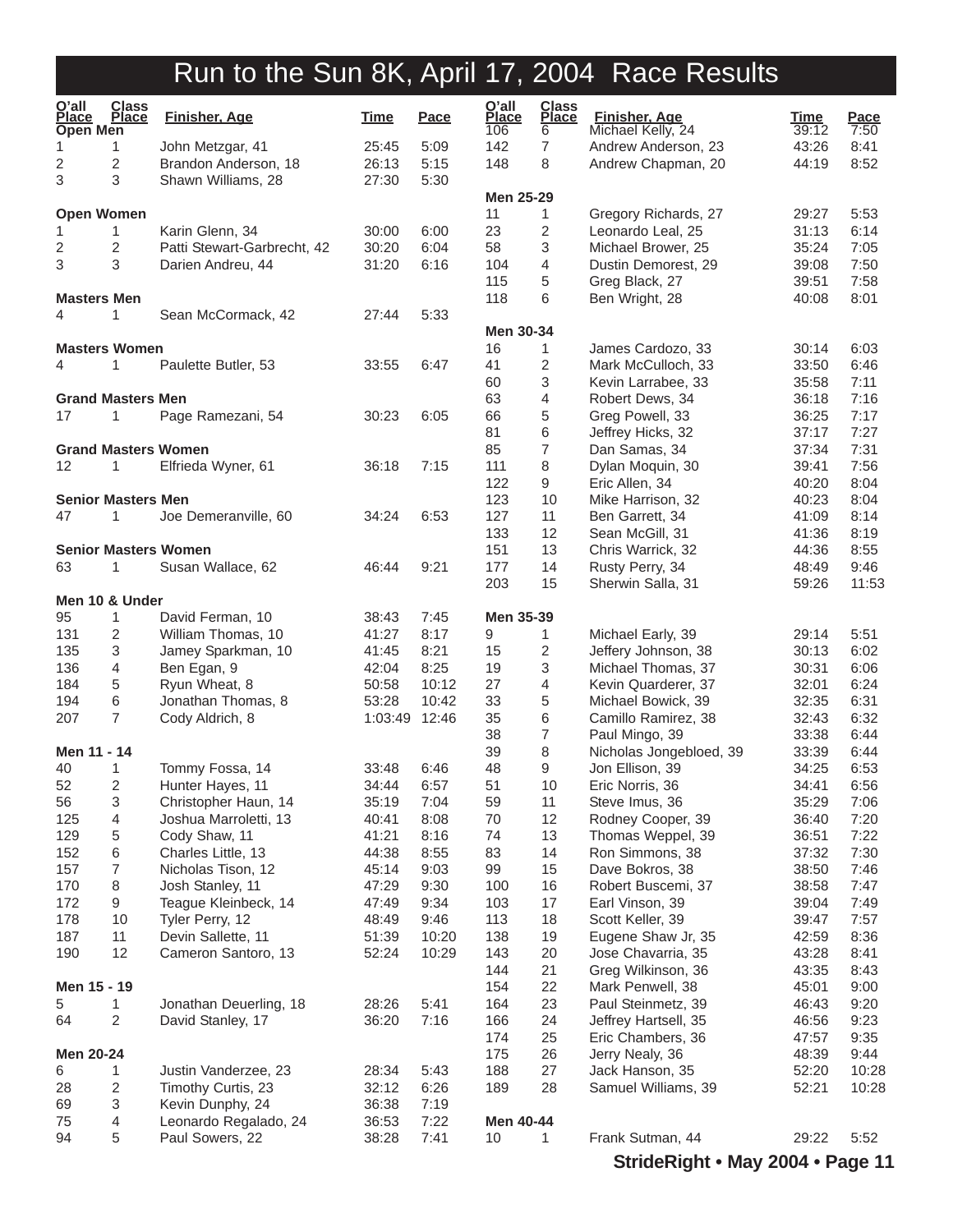| O'all<br>Place  | Class<br>Place | <b>Finisher, Age</b>               | <u>Time</u>    | Pace           | O'all<br>Place  | Class<br>Place | <b>Finisher, Age</b>                  | <b>Time</b>    | Pace           |
|-----------------|----------------|------------------------------------|----------------|----------------|-----------------|----------------|---------------------------------------|----------------|----------------|
| $\overline{25}$ | $\overline{2}$ | Chris Burns, 43                    | 31:30          | 6:18           | $\overline{21}$ | $\overline{2}$ | Larry Sassa, 50                       | 30:59          | 6:12           |
| 36              | 3              | Michael Reininger, 43              | 32:54          | 6:35           | 30              | 3              | Scott Seibler, 50                     | 32:21          | 6:28           |
| 45              | 4              | Randy Arend, 43                    | 34:07          | 6:49           | 32              | 4              | Paul Geiger, 52                       | 32:25          | 6:29           |
| 68              | 5              | Antonio Ribeiro, 40                | 36:30          | 7:18           | 43              | 5              | Danny Suber, 53                       | 34:00          | 6:48           |
| 72              | 6              | John Williams, 40                  | 36:45          | 7:21           | 44              | 6              | Ray Garcia, 53                        | 34:06          | 6:49           |
| 88              | 7              | Joe Glick, 41                      | 37:41          | 7:32           | 54              | $\overline{7}$ | Ed Hardee, 52                         | 35:09          | 7:02           |
| 96              | 8              | Len Ferman, 40                     | 38:44          | 7:45           | 57              | 8              | Douglas Tillett, 50                   | 35:24          | 7:05           |
| 101             | 9              | John Kearney, 41                   | 39:01          | 7:48           | 65              | 9              | Tom Zicafoose, 50                     | 36:22          | 7:16           |
| 102             | 10             | Gary Gillis, 40                    | 39:04          | 7:49           | 78              | 10             | Jim Klein, 52                         | 37:09          | 7:26           |
| 107             | 11             | Raymond Ramos, 41                  | 39:15          | 7:51           | 82              | 11             | Lewis Buzzell, 52                     | 37:30          | 7:30           |
| 110             | 12             | Michael Kraft, 42                  | 39:39          | 7:56           | 90              | 12             | Peter Carnochan, 53                   | 38:06          | 7:37           |
| 120             | 13             | David Krupnick, 41                 | 40:17          | 8:03           | 108             | 13             | John Cynkar, 51                       | 39:30          | 7:54           |
| 124             | 14             | James Wade, 40                     | 40:38          | 8:08           | 114             | 14             | Larry Lusk, 52                        | 39:48          | 7:57           |
| 128             | 15             | Timothy Wimberly, 40               | 41:18          | 8:15           | 132             | 15             | Hardie Alexander, 51                  | 41:34          | 8:19           |
| 139             | 16             | James Gray, 40                     | 43:02          | 8:36           | 141             | 16             | Craig Harms, 53                       | 43:20          | 8:40           |
| 145             | 17             | Wayne Holder, 43                   | 43:41          | 8:44           | 158             | 17             | JD Smith, 51                          | 45:31          | 9:06           |
| 147             | 18             | Jon Braasch, 43                    | 44:03          | 8:49           | 159             | 18             | Jim Kehr, 50                          | 45:38          | 9:08           |
| 153             | 19             | Thomas Rowley, 44                  | 44:49          | 8:58           | 160             | 19             | Bob Buehn, 52                         | 45:44          | 9:09           |
| 165<br>169      | 20<br>21       | Michael Chlada, 44                 | 46:49<br>47:12 | 9:22<br>9:26   | 162<br>171      | 20<br>21       | Jim Bailey, 52                        | 46:16          | 9:15<br>9:32   |
| 182             | 22             | Karl Kleinbeck, 40                 | 50:00          |                | 181             | 22             | Ron Turner, 53                        | 47:40          | 9:53           |
| 186             | 23             | Timothy Silcox, 43                 | 51:28          | 10:00<br>10:17 |                 |                | Ray Johnson, 53                       | 49:23          |                |
|                 |                | Keith Lundberg, 42                 |                |                | Men 55-59       |                |                                       |                |                |
| Men 45-49       |                |                                    |                |                | 22              | 1              | Bernie Candy, 56                      | 31:12          | 6:14           |
| $\overline{7}$  | 1              | Bill Phillips, 49                  | 28:47          | 5:45           | 62              | $\overline{c}$ | George Hoskins, 59                    | 36:06          | 7:13           |
| 8               | $\overline{c}$ | Alan Sheppard, 45                  | 28:56          | 5:47           | 67              | 3              | John De Antonis, 59                   | 36:27          | 7:17           |
| 12              | 3              | Anthony Truitt, 45                 | 29:32          | 5:54           | 79              | 4              | Fred Gaudios, 56                      | 37:15          | 7:27           |
| 13              | 4              | Jim Shields, 45                    | 29:52          | 5:58           | 80              | 5              | Kenneth Murphy, 55                    | 37:15          | 7:27           |
| 14              | 5              | Merlin Ohmer, 48                   | 30:02          | 6:00           | 87              | 6              | Danny Weaver, 56                      | 37:39          | 7:32           |
| 20              | 6              | Bill Dunn, 45                      | 30:39          | 6:08           | 91              | $\overline{7}$ | Sandy Rosenberg, 56                   | 38:18          | 7:40           |
| 24              | 7              | William Hall, 45                   | 31:19          | 6:16           | 93              | 8              | John Powers, 59                       | 38:27          | 7:41           |
| 26              | 8              | Dan Gamsky, 46                     | 31:47          | 6:21           | 97              | 9              | David Kelley, 57                      | 38:48          | 7:45           |
| 29              | 9              | Bob Boyd, 47                       | 32:20          | 6:28           | 109             | 10             | Michael Fitzsimmons, 55               | 39:34          | 7:55           |
| 31              | 10             | Victor Corrales, 46                | 32:22          | 6:28           | 119             | 11             | Joe Butler, 56                        | 40:16          | 8:03           |
| 34              | 11             | Stephen Beard, 48                  | 32:42          | 6:32           | 121             | 12             | John Bowsman, 58                      | 40:19          | 8:04           |
| 37              | 12             | Thomas Gross, 47                   | 33:23          | 6:41           | 140             | 13             | Jim Nilon, 55                         | 43:12          | 8:38           |
| 42              | 13             | Rexx Wier, 49                      | 33:52          | 6:46           | 146             | 14             | Ed Kelly, 58                          | 43:54          | 8:47           |
| 46              | 14             | Steve Calta, 47                    | 34:24          | 6:53           | 163             | 15             | Larry Roberts, 56                     | 46:26          | 9:17           |
| 53              | 15             | Alberto Gonzalez, 48               | 34:52          | 6:58           | 167             | 16             | Dale King, 56                         | 47:00          | 9:24           |
| 61              | 16             | Mark Seibler, 47                   | 36:06          | 7:13           | 173             | 17             | Hortencio Enguerra, 57                | 47:56          | 9:35           |
| 71              | 17             | Hernando De Soto, 48               | 36:44          | 7:21           | 18              | 200            | Joseph Sylvia, 56                     | 56:41          | 11:20          |
| 73              | 18             | Steve McMahon, 47                  | 36:49          | 7:22           | 206             | 19             | Linden Fenton, 58                     | 1:03:18 12:40  |                |
| 76              | 19             | Bill Kinney, 48                    | 36:55          | 7:23           |                 |                |                                       |                |                |
| 84              | 20             | Mark Sawicki, 47                   | 37:34          | 7:31           | Men 60-64       |                |                                       |                |                |
| 82              | 21             | David Breier, 45                   | 38:22          | 7:40           | 49              | 1.             | Frank Frazier, 61                     | 34:26          | 6:53           |
| 98              | 22             | David McCranie, 48                 | 38:49          | 7:46           | 50              | 2              | Thom Henkel, 60                       | 34:36          | 6:55           |
| 105             | 23             | Steve Edgell, 46                   | 39:10          | 7:50           | 55              | 3              | Tom Graham, 60                        | 35:15          | 7:03           |
| 110             | 24             | Jim Jackson, 48                    | 39:42          | 7:56           | 77              | 4              | Harry Edwards, 62                     | 37:04          | 7:25           |
| 116             | 25             | Charlie Bender, 45                 | 39:53          | 7:58           | 89              | 5              | John Gauer, 60                        | 37:52          | 7:34           |
| 126             | 26             | Danny Kane, 45                     | 40:47          | 8:09           | 117             | 6              | Kent Smith, 61                        | 40:03          | 8:00           |
| 137             | 27             | Ronald Schwartz, 49                | 42:26          | 8:29           | 130             | 7              | JD Beck, 64                           | 41:24          | 8:17           |
| 149             | 28             | Donald Chapman, 49                 | 44:19          | 8:52           | 134             | 8              | Bobby Greene, 64                      | 41:37          | 8:19           |
| 150             | 29             | Layne Wallace, 49                  | 44:25          | 8:53           | 176             | 9              | Tom Sullivan, 64                      | 48:39          | 9:44           |
| 156             | 30             | Kevin Ott, 45                      | 45:09          | 9:02           | 179             | 10             | John Tenbroeck, 63                    | 48:54          | 9:47           |
| 161             | 31<br>32       | Edwin Hicks, 48                    | 45:57          | 9:11<br>10:01  | 191             | 11<br>12       | Jerry White, 63                       | 52:38          | 10:31          |
| 183<br>192      | 33             | Tommy Bryan, 49<br>James Lally, 49 | 50:06<br>52:58 | 10:36          | 193<br>195      | 13             | Burness Morris, 61<br>Tom Coleman, 62 | 53:21<br>54:35 | 10:40<br>10:55 |
| 205             | 34             | Jim Tison, 49                      | 1:01:46 12:21  |                | 196             | 14             | George Mosely, 64                     | 55:06          | 11:01          |
|                 |                |                                    |                |                | 208             | 16             | Rick Norwood, 62                      | 1:10:14        | 14:03          |
| Men 50-54       |                |                                    |                |                |                 |                |                                       |                |                |
| 18              | 1              | Michael Maixner, 54                | 30:30          | 6:06           |                 |                |                                       |                |                |
|                 |                |                                    |                |                |                 |                |                                       |                |                |

### **Page 12 • May 2004 • StrideRight**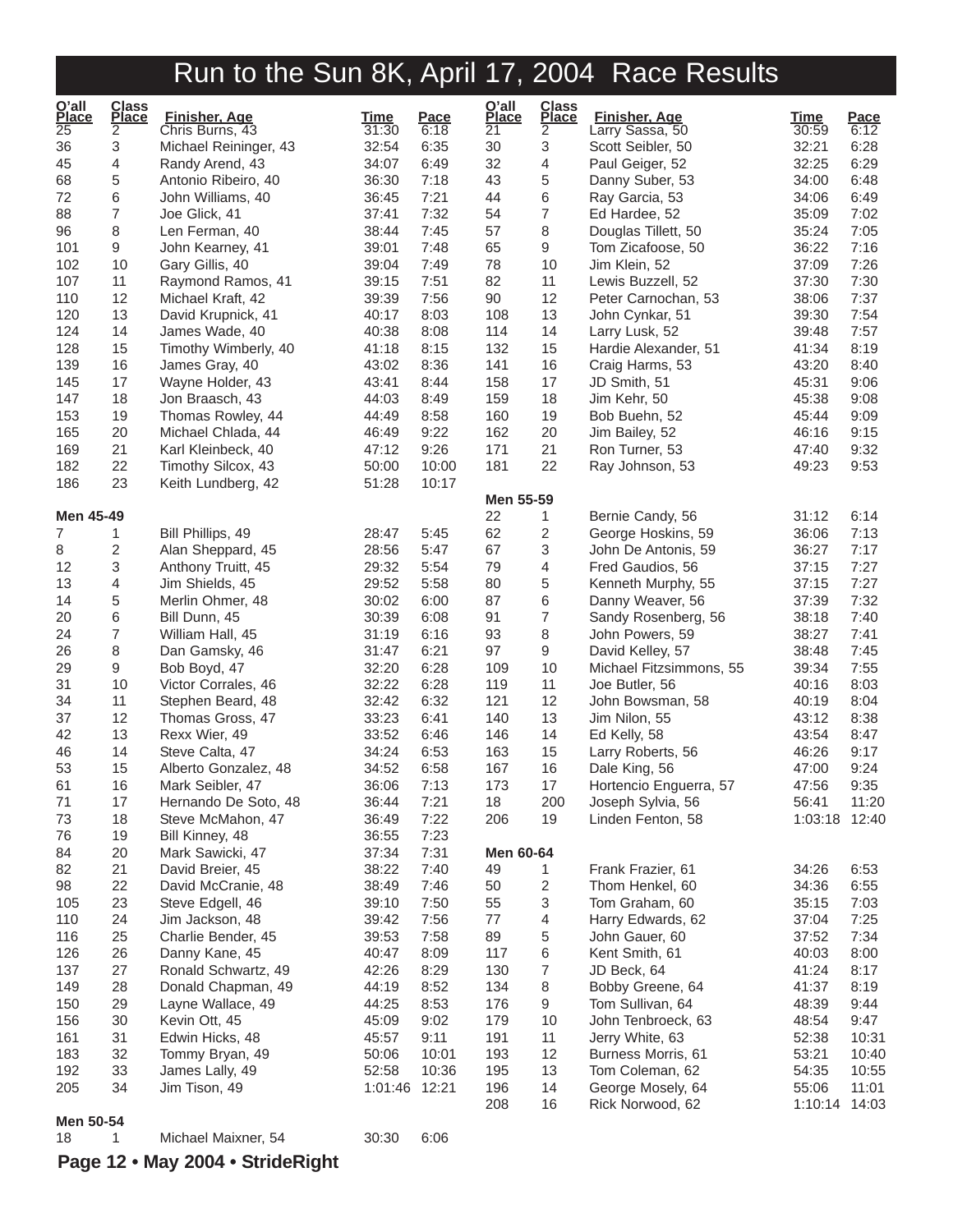| O'all<br>Place<br>Men 65-69 | <b>Class</b><br><b>Place</b> | <b>Finisher, Age</b>        | <b>Time</b>   | <b>Pace</b> | O'all<br>Place<br>65 | <b>Class</b><br><b>Place</b><br>11 | <b>Finisher, Age</b><br>Maria Littlejohn, 32 | <b>Time</b><br>46:55 | <b>Pace</b><br>9:23 |
|-----------------------------|------------------------------|-----------------------------|---------------|-------------|----------------------|------------------------------------|----------------------------------------------|----------------------|---------------------|
| 86                          | 1                            | Everett Crum, 69            | 37:39         | 7:32        | 67                   | 12                                 | Florecel Hartsell, 31                        | 46:56                | 9:23                |
| 198                         | 2                            | Charles Desrosier, 67       | 55:33         | 11:06       | 71                   | 13                                 | Rosiliand Burch, 33                          | 47:55                | 9:35                |
| 201                         | 3                            | Al Saffer, 69               | 57:33         | 11:31       | 89                   | 14                                 | Maryann Bolin, 31                            | 52:32                | 10:30               |
|                             |                              |                             |               |             | 92                   | 15                                 | Laurie Incles, 33                            | 52:59                | 10:36               |
| Men 70-74                   |                              |                             |               |             | 94                   | 16                                 | Amy Bern, 32                                 | 53:34                | 10:43               |
| 155                         | 1                            | John Aimone, 74             | 45:07         | 9:01        | 95                   | 17                                 | Teri Grantham, 31                            | 53:40                | 10:44               |
| 180                         | 2                            | Norm Wyner, 70              | 49:08         | 9:50        | 98                   | 18                                 | Michelle McCulloch, 34                       | 54:04                | 10:49               |
| 185                         | 3                            | Norman Thomas, 72           | 51:22         | 10:16       | 103                  | 19                                 | Renee Jacobs, 31                             | 55:35                | 11:07               |
|                             |                              |                             |               |             | 105                  | 20                                 |                                              |                      | 11:25               |
|                             |                              |                             |               |             |                      |                                    | Sondra Garrett, 34                           | 57:05                |                     |
| Men 75-79                   |                              |                             |               |             | 106                  | 21                                 | Monique Klinedinst, 34                       | 57:06                | 11:25               |
| 168                         | 1                            | Bob Carr, 75                | 47:04         | 9:25        | 128                  | 22                                 | Andrea Atran, 30                             | 1:26:39 17:20        |                     |
| 199                         | 2                            | George Smith, 78            | 56:38         | 11:20       |                      |                                    |                                              |                      |                     |
| 202                         | 3                            | George Coombs, 78           | 59:01         | 11:48       | <b>Women 35-39</b>   |                                    |                                              |                      |                     |
|                             |                              |                             |               |             | 15                   | 1                                  | Nancy Williams, 37                           | 36:56                | 7:23                |
| Men 80-84                   |                              |                             |               |             | 19                   | 2                                  | Ann Walter, 39                               | 37:35                | 7:31                |
| 204                         | 1                            | Chuck Ellis, 81             | 1:00:27 12:05 |             | 21                   | 3                                  | Lori Blaisdell, 38                           | 38:02                | 7:36                |
| 209                         | 2                            | John Carson, 81             | 1:14:08 14:49 |             | 25                   | 4                                  | Sandra Foskey, 37                            | 39:26                | 7:53                |
|                             |                              |                             |               |             | 27                   | 5                                  | Diane Perkins, 38                            | 39:45                | 7:57                |
| Women 10 & Under            |                              |                             |               |             | 45                   | 6                                  | Kim Cornell, 39                              | 42:20                | 8:28                |
| 48                          | 1                            | Nancy Harms, 9              | 43:19         | 8:40        | 51                   | 7                                  | Debbi Allen, 36                              | 44:27                | 8:53                |
|                             |                              |                             |               |             | 53                   | 8                                  | Laurie Breier, 39                            | 44:43                | 8:57                |
| <b>Women 11-14</b>          |                              |                             |               |             | 56                   | 9                                  | Lisa Keller, 39                              | 46:04                | 9:13                |
| 125                         | 1                            | Katie Stanley, 11           | 1:15:08 15:02 |             | 59                   | 10                                 | Patty Miller, 36                             | 46:11                | 9:14                |
|                             |                              |                             |               |             | 66                   | 11                                 | Dena Cartee, 36                              | 46:55                | 9:23                |
| <b>Women 15-19</b>          |                              |                             |               |             | 68                   | 12                                 | Jerri Lundberg, 39                           | 47:09                | 9:26                |
| 17                          | 1                            | Sarah Wilkening, 18         | 37:29         | 7:30        | 70                   | 13                                 | Jonie Davis, 38                              | 47:48                | 9:33                |
| 41                          | 2                            | Riannon Blaisdell-Black, 17 | 41:00         | 8:20        | 75                   | 14                                 | Paula Wilkinson, 36                          | 48:21                | 9:40                |
|                             |                              |                             |               |             | 81                   | 15                                 | Dionne Blodgett, 35                          | 50:15                | 10:03               |
|                             |                              |                             |               |             | 82                   |                                    |                                              |                      |                     |
| <b>Women 20-24</b>          |                              |                             |               |             |                      | 16                                 | Laura Lane, 39                               | 50:22                | 10:04               |
| 5                           | 1                            | Mary Lowell, 24             | 34:29         | 6:54        | 91                   | 17                                 | Trish Kabus, 38                              | 52:58                | 10:35               |
| 35                          | $\overline{\mathbf{c}}$      | Brigid Barrett, 21          | 40:52         | 8:10        | 115                  | 18                                 | Sheryl Trevino, 37                           | 1:02:13 12:27        |                     |
| 40                          | 3                            | Tifini Bair, 24             | 41:36         | 8:19        | 118                  | 19                                 | Kathleen Morar, 35                           | 1:04:44 12:57        |                     |
| 69                          | 4                            | Sarah Harrett, 22           | 47:17         | 9:27        | 126                  | 20                                 | Susan Stanley, 39                            | 1:15:22 15:04        |                     |
| 76                          | $\mathbf 5$                  | Mary Crotty, 20             | 48:31         | 9:42        |                      |                                    |                                              |                      |                     |
| 78                          | 6                            | Robin Boniface, 24          | 49:10         | 9:50        | <b>Women 40-44</b>   |                                    |                                              |                      |                     |
| 90                          | 7                            | Elizabeth Brannen, 22       | 52:46         | 10:33       | 7                    | 1                                  | Alison Ronzon, 40                            | 34:56                | 6:59                |
| 112                         | 8                            | Christina Flake, 23         | 59:10         | 11:50       | 8                    | 2                                  | Laurie Pinover, 40                           | 35:06                | 7:01                |
|                             |                              |                             |               |             | 9                    | 3                                  | Debra Rokosz, 41                             | 35:06                | 7:01                |
| <b>Women 25-29</b>          |                              |                             |               |             | 10                   | 4                                  | Kathy Murray, 41                             | 35:42                | 7:08                |
| 23                          | 1                            | Gretchen Ehlinger, 28       | 38:29         | 7:42        | 11                   | 5                                  | Bonnie Brooks, 43                            | 35:56                | 7:11                |
| 33                          | 2                            | Natalie Lapsley, 28         | 40:41         | 8:08        | 16                   | 6                                  | Jody Dolan-Aldrich, 43                       | 37:25                | 7:29                |
| 58                          | 3                            | Erin Scheu, 26              | 46:04         | 9:13        | 22                   | 7                                  | Susan Harms, 44                              | 38:19                | 7:40                |
| 64                          | 4                            | Stani Benesova, 29          | 46:52         | 9:22        | 50                   | 8                                  | Jean Glick, 40                               | 44:16                | 8:51                |
| 74                          | 5                            | Stephanie Sweat, 25         | 48:08         | 9:37        | 54                   | 9                                  | Jackie Rowley, 43                            | 44:48                | 8:58                |
| 104                         | 6                            | Shani Nesmith, 26           | 55:51         | 11:10       | 55                   | 10                                 | Vicki Choinski, 40                           | 44:57                | 8:59                |
| 109                         | 7                            | Meagan Penatello, 27        | 58:34         | 11:43       | 79                   | 11                                 | Margaret Tyburski, 42                        | 49:45                | 9:57                |
| 113                         | 8                            | Hazel Cajusay, 26           | 59:26         | 11:53       | 97                   | 12                                 | Susan Smith, 44                              | 53:56                | 10:47               |
| 129                         | 9                            | Holly Walker, 28            | 1:26:39       | 17:20       | 114                  | 13                                 | Brenda Schwelling, 43                        | 59:45                | 11:57               |
|                             |                              |                             |               |             | 117                  | 14                                 | Adrea Thomas, 41                             | 1:04:42 12:56        |                     |
|                             |                              |                             |               |             |                      |                                    |                                              |                      |                     |
| <b>Women 30-34</b>          |                              |                             |               |             |                      |                                    |                                              |                      |                     |
| 13                          | 1                            | Stacey Smith, 32            | 36:22         | 7:16        | <b>Women 45-49</b>   |                                    |                                              |                      |                     |
| 14                          | 2                            | Amanda Napolitano, 31       | 36:27         | 7:17        | 6                    | 1                                  | Melody Sallette, 46                          | 34:35                | 6:55                |
| 28                          | 3                            | Dana Summey, 34             | 40:01         | 8:00        | 18                   | 2                                  | Raejean Echegaray, 45                        | 37:35                | 7:31                |
| 29                          | 4                            | Jeanne Marie Dennison, 33   | 40:01         | 8:00        | 20                   | 3                                  | Kim Crist, 47                                | 37:56                | 7:35                |
| 30                          | 5                            | Stacey Kamienski, 34        | 40:11         | 8:02        | 26                   | 4                                  | Nancy Martin, 48                             | 39:31                | 7:54                |
| 32                          | 6                            | Vanessa Lain, 30            | 40:24         | 8:05        | 31                   | 5                                  | Vicki Watson, 46                             | 40:15                | 8:03                |
| 34                          | 7                            | Tara Ballard, 34            | 40:43         | 8:08        | 37                   | 6                                  | Denise Dailey, 46                            | 41:00                | 8:12                |
| 38                          | 8                            | Roberta Tomlinson, 30       | 41:12         | 8:14        | 52                   | 7                                  | Janet Lavoie, 49                             | 44:34                | 8:55                |
| 39                          | 9                            | Rhonda Anderson, 34         | 41:24         | 8:17        | 57                   | 8                                  | Janet Tellier, 45                            | 46:04                | 9:13                |
| 43                          | 10                           | June Buchanan, 32           | 41:59         | 8:24        | 60                   | 9                                  | Rita Fullerton, 48                           | 46:21                | 9:16                |
|                             |                              |                             |               |             |                      |                                    |                                              |                      |                     |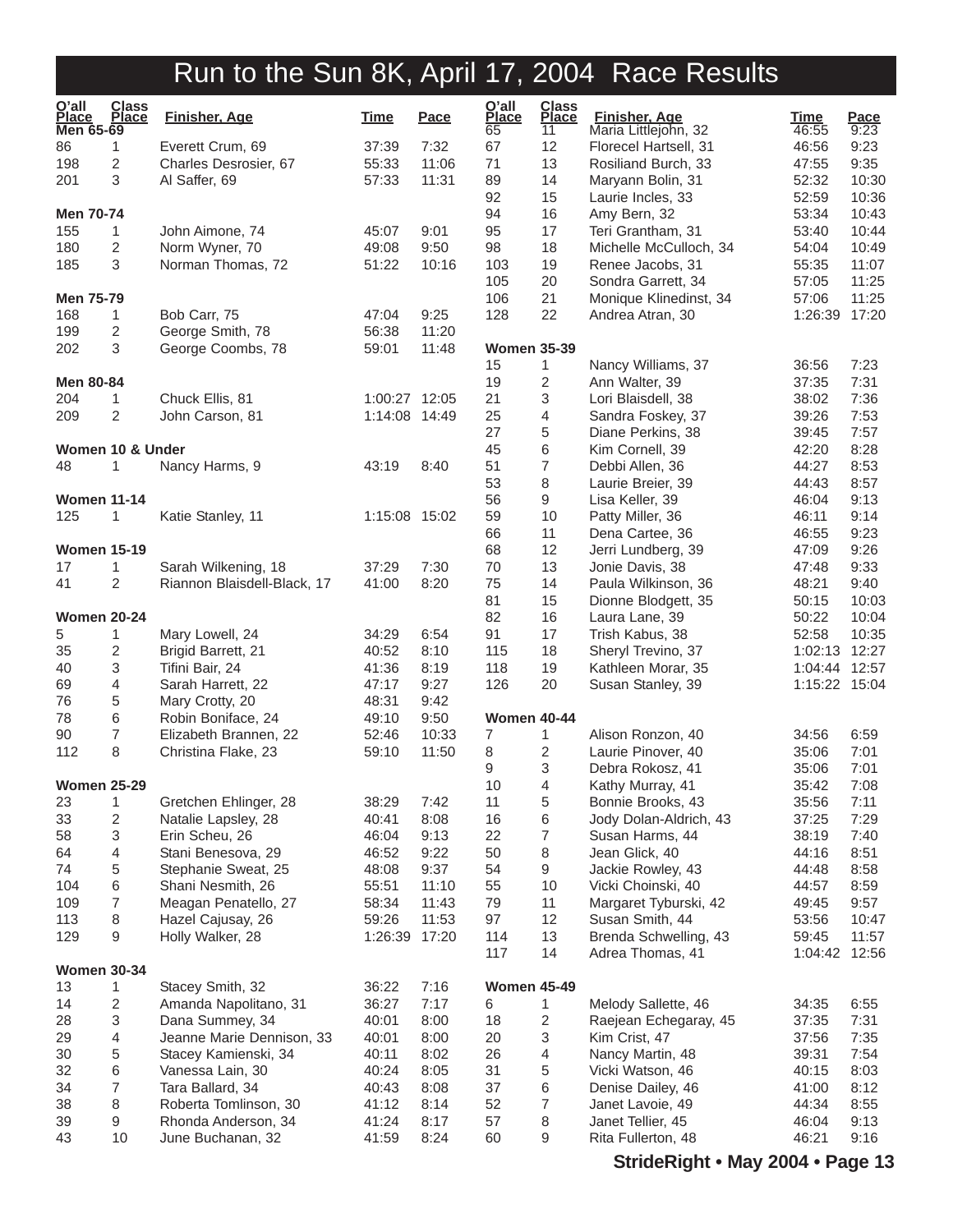| O'all<br>Place     | <b>Class</b><br><b>Place</b> | <b>Finisher, Age</b>  | Time    | Pace  | O'all<br>Place     | <b>Class</b><br><b>Place</b> | Finisher, Age              | Time    | Pace  |
|--------------------|------------------------------|-----------------------|---------|-------|--------------------|------------------------------|----------------------------|---------|-------|
| $\overline{61}$    | 10                           | Shirley Henkel, 49    | 46:23   | 9:17  | 124                | 9                            | Carol Edwards, 51          | 1:12:05 | 14:25 |
| 62                 | 11                           | Natalie Bryan, 46     | 46:43   | 9:20  | 127                | 10                           | Mary Altman, 51            | 1:19:52 | 15:58 |
| 84                 | 12                           | Carolyn Disher, 45    | 50:59   | 10:12 |                    |                              |                            |         |       |
| 85                 | 13                           | Laurie Ricciardi, 45  | 51:14   | 10:15 | <b>Women 55-59</b> |                              |                            |         |       |
| 86                 | 14                           | Mary Conely, 49       | 51:51   | 10:22 | 24                 | 1                            | Theresa Coomes, 58         | 39:10   | 7:50  |
| 88                 | 15                           | Sandra Shines, 47     | 52:12   | 10:26 | 47                 | 2                            | Maria McNary, 57           | 43:00   | 8:36  |
| 93                 | 16                           | Diane Fraley, 48      | 53:25   | 10:41 | 80                 | 3                            | Susan Gostage, 58          | 50:07   | 10:01 |
| 101                | 17                           | Barbara Whitter, 46   | 55:06   | 11:01 | 83                 | 4                            | Kathy Klein, 58            | 50:42   | 10:08 |
| 102                | 18                           | Holly Chapman, 48     | 55:20   | 11:04 | 99                 | 5                            | Alice Henderson, 57        | 54:20   | 10:52 |
| 107                | 19                           | Sherri Kinney, 47     | 57:12   | 11:26 | 100                | 6                            | Mina Milam, 55             | 55:04   | 11:01 |
| 110                | 20                           | Debbie Adams, 47      | 58:43   | 11:45 |                    |                              |                            |         |       |
| 111                | 21                           | Renee Makauskas, 48   | 58:43   | 11:45 | <b>Women 60-65</b> |                              |                            |         |       |
| 122                | 22                           | Bette Korkos, 46      | 1:06:47 | 13:21 | 87                 | 1.                           | Virginia Frazer French, 62 | 52:02   | 10:24 |
|                    |                              |                       |         |       | 96                 | 2                            | Dolores Raffaelly, 63      | 53:47   | 10:45 |
| <b>Women 50-54</b> |                              |                       |         |       | 121                | 3                            | Dorothy Rashba, 60         | 1:06:47 | 13:21 |
| 36                 | 1                            | Claudia French, 50    | 40:55   | 8:11  |                    |                              |                            |         |       |
| 42                 | 2                            | Carol Fitzsimmons, 54 | 41:45   | 8:21  | <b>Women 70-74</b> |                              |                            |         |       |
| 44                 | 3                            | Donna Rettini, 52     | 42:03   | 8:24  | 108                | 1                            | Norma Wasson, 70           | 58:11   | 11:38 |
| 46                 | 4                            | Maureen Barrett, 53   | 42:38   | 8:32  | 116                | 2                            | Willa Owen, 72             | 1:03:14 | 12:39 |
| 49                 | 5                            | Carol Palmer, 53      | 43:22   | 8:40  | 120                | 3                            | Diane Aimone, 74           | 1:06:09 | 13:14 |
| 72                 | 6                            | Sara Winchester, 50   | 47:58   | 9:35  |                    |                              |                            |         |       |
| 73                 | $\overline{7}$               | Holly Hosch, 52       | 48:04   | 9:37  | <b>Women 75-79</b> |                              |                            |         |       |
| 119                | 8                            | Linda Gibson, 50      | 1:05:50 | 13:10 | 123                |                              | Gloria Laws, 79            | 1:08:45 | 13:45 |

## **If You Have These Traits Then You Are Probably A ....**

Slim, good looking, fun to be around, generous, a good problem solver, makes things better for those around you, intelligent, fun loving – if any or all of these traits describe you then you are no doubt a race volunteer or will be soon. The Memorial Day 5K on 5/31 has several volunteer positions available,

many of which would allow you to run the race as well as help. Did I mention the free T-Shirt and special Volunteer Party? No prior experience is needed. Please call Lillian Lawless or Frank Sutman for details at 292-1399. We appreciate your help.

## **Welcome Back Renewing Members!**

- **Kim Ball**
- **J.D. & Betty Beck**
- **Frances Belonge**
- **Mary Bolin**
- **Joshua & Elizabeth Brannen**
- **Rebecca Brooks**
- **Rebecca Brown**
- **Gary Burdett**
- **Robert Cone**
- **Del & Kathy Conner**
- **Patricia Czarnecki**
- **Allyson Deihl**
- **Carolyn Disher-Ryan**
- **Leslie Doucette**
- **Freddy Fillingham**
- **John Gilman, Jr.**
- **Melissa & James Gostage**
- **Gary Hallett**
- **Jerri & Ernie Hamm**
- **Teresa Hankel**
- **Jack Hayes**
- **Tom & Shirley Henkel**
- **Irene Herbertson**
- **Billy & Vickie Jones**
- **Theresa Kamajian**
- **Paul Kelley**
- **Bill & Sherri Kinney**
- **Fred & Cynthia Klemm**
- **Charles Lusk**
- **Jane Manion**
- **Michael & Linda Marcet**
- **Susan Maurer**
- **John & Denise Metzgar**
- **Bill & Dot Mitchell**
- **Marvin, Cindy & Spencer Mollnow**
- **Ray & Kathy Moore**
- **Bob & Judy Moyer**
- **Cheryl & Tim Pfannenstein**
- **Pat Raiford**
- **Paul & Marge Ruebush**
- **Randolph & Patricia Sandy**
- **The Sawicki Family**
- **Mary Louise Shannon**
- **Rick Sheets**
- **Robert Shields**
- **George Smith**
- **Lupita Trujillo-Thieman**
- **Holly, Laura & Fletcher Turner**
- **Danny & Anne Weaver**
- **Annie White**
- **Rexxmann Wier**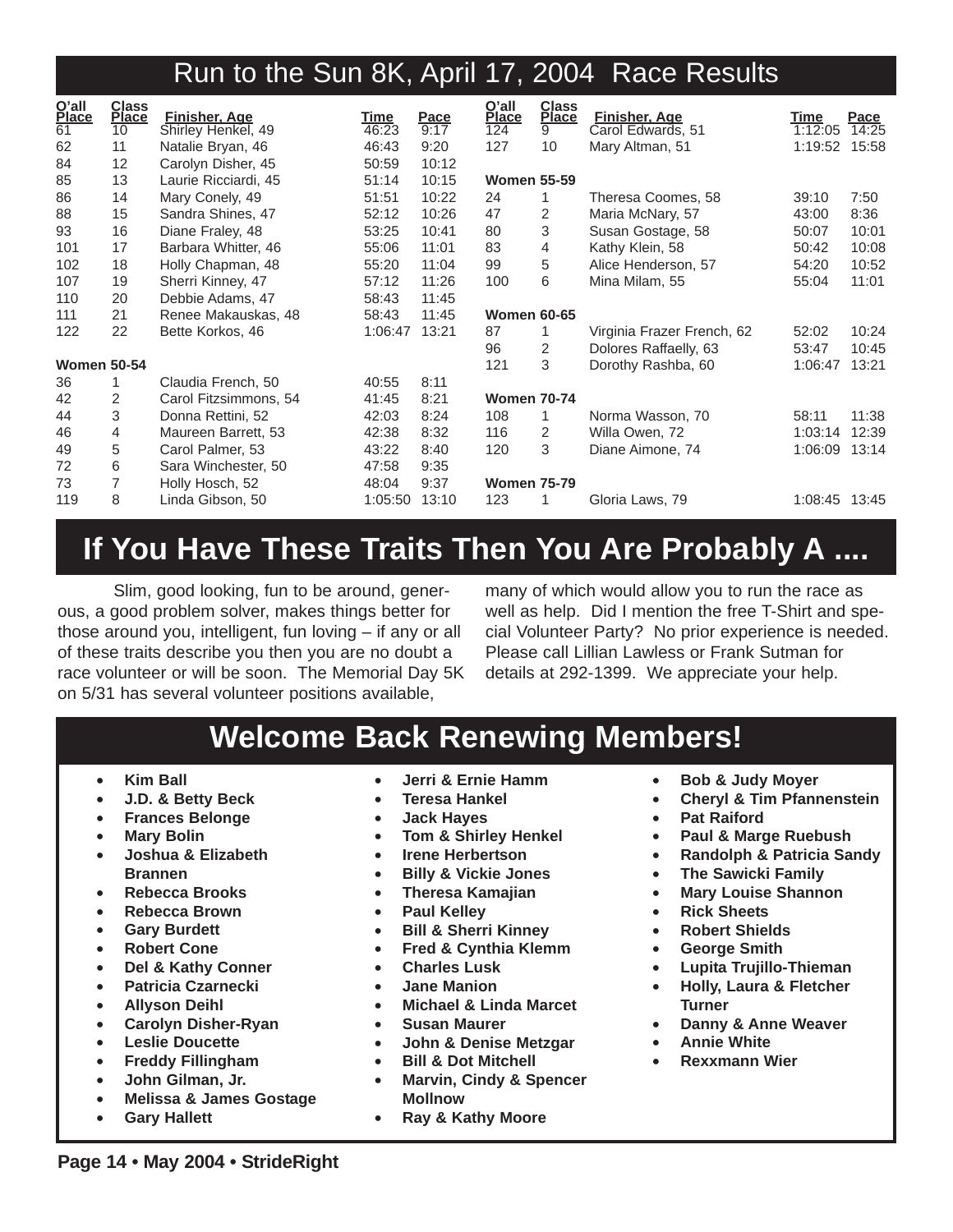## **STRIDERS AT THE RACES**  $R$ **ACE RESULTS To get your race results published, email StriderResults@aol.com** Denise Dailey 52:01

**BUD LIGHT LIGHTHOUSE 5K** St. Augustine March 20, 2004

| <b>Thom Henkel</b>      | 21:20 1st A/G      |
|-------------------------|--------------------|
| Doug Tillett            | 23:06              |
| Kent Smith              | 24:20 2nd A/g      |
| Jim Kehr                | 25:14              |
| <b>Shirley Henkel</b>   | 29:19              |
| Margaret Tyburski 29:49 |                    |
| Brenda Schwelling 33:33 |                    |
| Trish Kabus             | 33:24              |
| Al Saffer               | 35:03              |
| <b>Gordon Slater</b>    | 39:35              |
| John Carson             | 40:17 1st A/G (81) |
|                         |                    |

### **ST. PADDY'S DAY 10K**

Evergreen Cemetery **Jacksonville** March 21, 2004

John Metzgar 33:10 Masters Male Bill Phillips 37:17 2nd A/G Anthony Truitt 38:05 3rd A/G Bill Dunn 39:45 Bernie Candy 40:16 1st A/G Mark Woods 41:05 Paul Geiger 41:25 1st A/G Paul Smith 42:27 3rd A/g Danny Suber 42:49 3rd A/G Dell Conner 43:11 Frank Frazier 44:07 1st A/G Alberto Gonzales 44:44 PR Kathy Murray 45:40 3rd A/G Hernando DeSoto 46:17 3rd A/G PR George Hoskins 46:35 2nd A/G Paulette Butler 46:45 1st A/G Wendy Patterson 46:45 2nd A/G Sharon Lucie 47:20 2nd A/G Harry Edwards 48:20 3rd A/G Danny Weaver 48:22 3rd A/G David Rigdon 48:34 Kellie Howard 48:54 PR Susan Harms 49:31 Everett Crum 49:50 1st A/G John Gauer 49:51 Claudia French 50:09 Kent Smith 52:01

Steve Lucie 52:02 David Kelley 52:04 Michael Fitzsimmons 52:10 JD Beck 52:12 Carol Fitzsimmons 53:23 Kwan Supapan McCall 54:01 1st A/G Kevin Terry 55:06 Nancy Harms 55:55 1st A/G Craig Harms 55:56 John Aimone 57:30 Gordon Slater 57:38 Alan Phillips 59:49 Roxanne Slater 1:00:03 Elena Etter 1:00:28 Josh Stanley 1:01:43 Laurie Riccardi 1:06:15 Trish Kabus 1:13:00 Norma Wasson 1:15:03 1st A/G Al Saffer 1:15:19 Diane Aimone 1:24:50 2nd A/G

#### **ST. PADDY'S DAY 5K**

| Patrick McKeefery 20:06 1st O/A |               |
|---------------------------------|---------------|
| David Ferman                    | 24:02 3rd A/G |
| Len Ferman                      | 24:04 3rd A/G |
| Vicki Choinski                  | 28:02 2nd A/G |
| Maryanne Bolin                  | 30:30 3rd A/G |
| Nadine Thomas                   | 31:28 1st A/G |

#### **SPARTAN 5K**

St. Johns Country Day School Orange Park March 27, 2004

| John Metzgar         | 16:04 Masters |
|----------------------|---------------|
|                      | Male          |
| <b>Bernie Candy</b>  | 19:21 1st A/G |
| Dave Shutt           | 19:42 1st A/G |
| Denise Metzgar       | 19:46 1st A/G |
| Randy Arend          | 20:24         |
| Konner Sawicki       | 20:37 PR      |
| <b>Frank Frazier</b> | 20:49 1st A/G |
| <b>Hunter Shutt</b>  | 21:49         |
| Alex Wester          | 21:52         |
| Kathy Murray         | 21:58 1st A/G |

Austin Wester 22:15



Lewis Buzzell 22:43 John Gauer 23:42 2nd A/G Taylor Shutt 24:24 2nd A/G (10 years old) JD Beck 24:38 3rd A/G Harold Dubon 25:24 Gary Burdett 26:09 Paul Kelley 26:47 Robert Grimmig 27:43 Babs Shutt 27:48 Tom Sullivan 27:58 Margaret Tyburski 29:40 Patty Czarnecki 29:50 Dottie Cahill 30:06 3rd A/G Freddy Fillingham 30:52 Delores Raffaelly 34:02 2nd A/G Sally Sawicki 34:16 Austin Choinski 35:55 Vicki Choinski 35:55 Dick Miller 41:22 Rebecca Grimmig 42:47 Christine Grimmig 48:49 Diane Grimmig 49:09

(Continued on Page 16)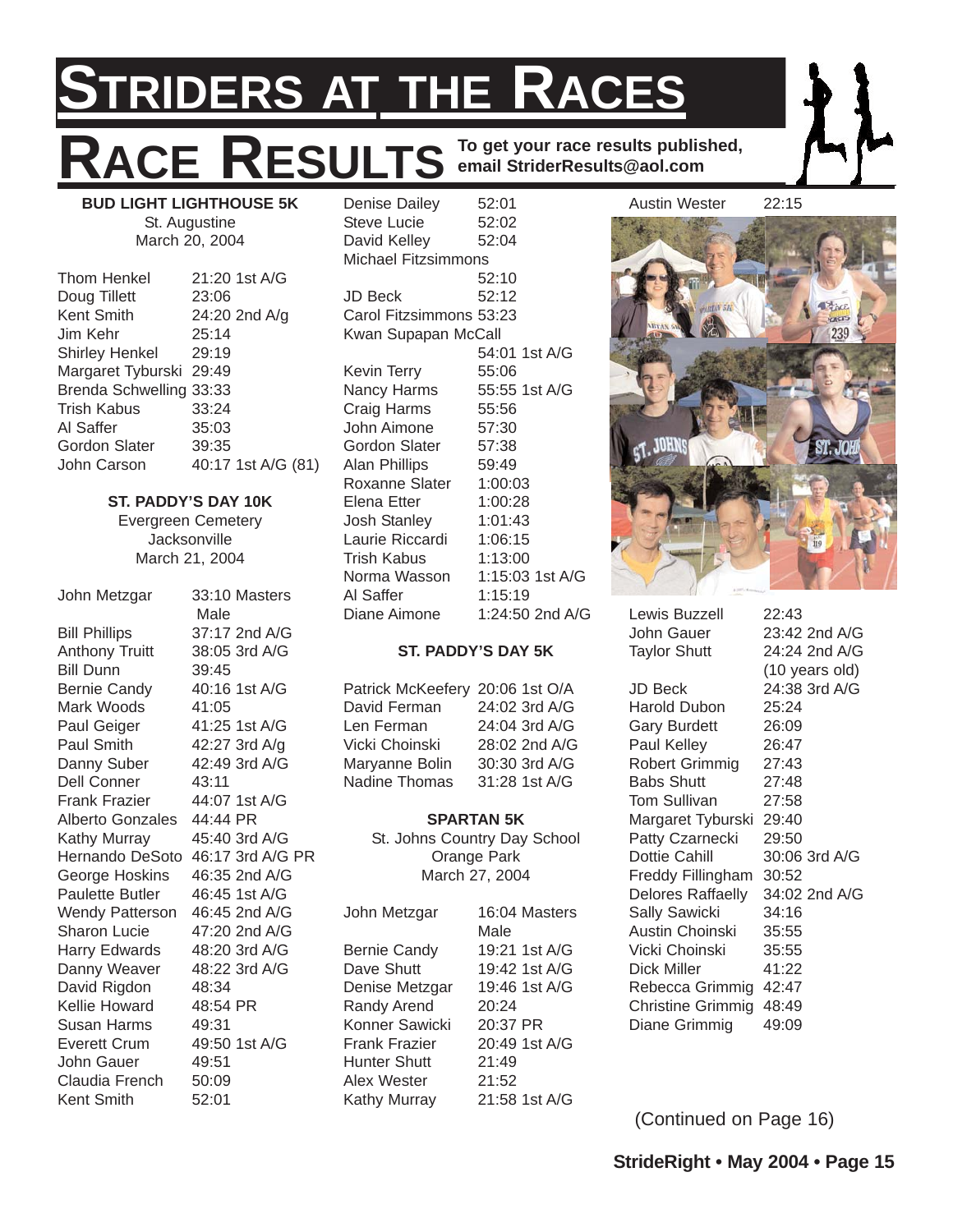## **STRIDERS AT THE RACES** RESULTS **To get your race results published, email StriderResults@aol.com** vided by Al Saffer & the Striderman

**OKEFENOKEE SWAMP RUN 10K** Waycross, GA March 27, 2004

Patrick McKeefery 42:41 Grandmasters Male Thom Henkel 44:46 1st A/G Elena Etter 1:00:27 2nd A/G Shirley Henkel 1:03:44 Al Saffer 1:11:12 5th A/G

> GUANA RIVER 50K ULTRA Guana River State Park March 28, 2004

Del Conner 6:04:26 3rd O/A

Mixed Team Results

Bill Dunn & Darien Adreau 3:54:14 Paul Geiger & Kathy Murray 4:33:34

Trish Kabus & Kent Smith 7:07:32

Men's Team Results

Doug Tillet & Terry Sikes 4:36:35 Steve Bruce & Fred Gaudios 4:50:59

#### **NAVY RUN 10K** NAS Jacksonville

April 3, 2004

| John Metzgar         | 32:24 Overall |
|----------------------|---------------|
|                      | Male          |
| Denise Metzgar       | 40:40 Overall |
|                      | Female        |
| Bob Boyd             | 40:44         |
| Paul Geiger          | 40:52 2nd A/G |
| Danny Suber          | 42:07 3rd A/G |
| Ray Garcia           | 42.42         |
| <b>Frank Frazier</b> | 43:43 1st A/G |
| Doug Tillett         | 44:23         |
|                      |               |

Kathy Murray 44:44 3rd Overall Female George Hoskins 47:09 1st A/G Danny Weaver 48:24 3rd A/G Kent Smith 49:00 2nd A/G Everett Crum 49:16 1st A/G Richard Horton 49:22 John Bowsman 49:27 David Kelley 49:40 Denise Dailey 50:56 2nd A/G Dana Coleman 52:07 2nd A/G Kwan Supapan McCall 52:17 1st A/G Bobby Green 52:25 3rd A/G Bernie Gross 52:26 Matt Ross 52:31 Ray Moore 52:39 Santa Marie Spellman 54:52 Maria McNary 55:21 2nd A/G JD Smith 55:23 Carol Lemos 56:13 3rd A/G Shirley Algire 56:32 Tom Sullivan 57:40 Elena Etter 57:46 1st A/G Charles Desrosier 1:04:00 2nd A/G Freddy Fillingham 1:04:52 Trish Kabus 1:07:41 Maryann Bolin 1:09:11 Delores Raffaelly 1:10:01 1st A/G George Smith 1:10:14 2nd A/G Irene Herbertson 1:12:26 1st A/G Patty Czarnecki 1:13:39 Brenda Schwelling 1:13:42 Elda Bell 1:14:06 2nd A/G George Coombes 1:16:18 3rd A/G

### **CATFISH FESTIVAL 5K**

Crescent City April 3, 2004

| JD Beck   | $24:17$ 3rd A/G |
|-----------|-----------------|
| Amy Davis | 27:45           |

### **BLUES FEST 5K**

Jax Beach April 3, 2003 Not all times available due to timing malfunction, those shown were proPatti Smith Masters Female Bernie Candy 19:50 2nd O/A, Vicki Choinski 29:02 1st A/G Steve Bruce 2nd A/G

Masters Male Al Saffer 37:10 1st A/G

> RITA CASH 5K April 10, 2004

John Metzgar 15:39 2nd Male O/A Anthony Truitt 17:49 1st A/G Patrick McKeefery 19:17 3rd A/G Denise Metzgar 19:48 2nd Female O/A David Stanley 21:13 1st A/G Kathy Murray 21:37 Masters Female Tom Zicafoose 22:07 Lewis Buzzell 21:15 John Gauer 23:08 1st A/G Kent Smith 23:24 1st A/G Jim Klein 24:11 JD Beck 25:00 3rd A/G Gordon Slater 28:17 Elena Etter 28:43 2nd A/G Tom Sullivan 28:55 Freddy Fillingham 29:22 Dionne Blodgett 30:42 Kathy Klein 31:38 2nd A/G Trish Kabus 31:37 Burness Morris 31:59 Al Saffer 33:38 1st A/G Katie Stanley 36:55 Susan Stanley 37:06 Linda Brown 43:13 2nd A/G Brenda Schwelling 48:11

#### **EASTER BEACH RUN 4 MILE**

Daytona Beach April 10, 2004

| 28:14 1st A/G |
|---------------|
| 38:48         |
| 39:53         |
|               |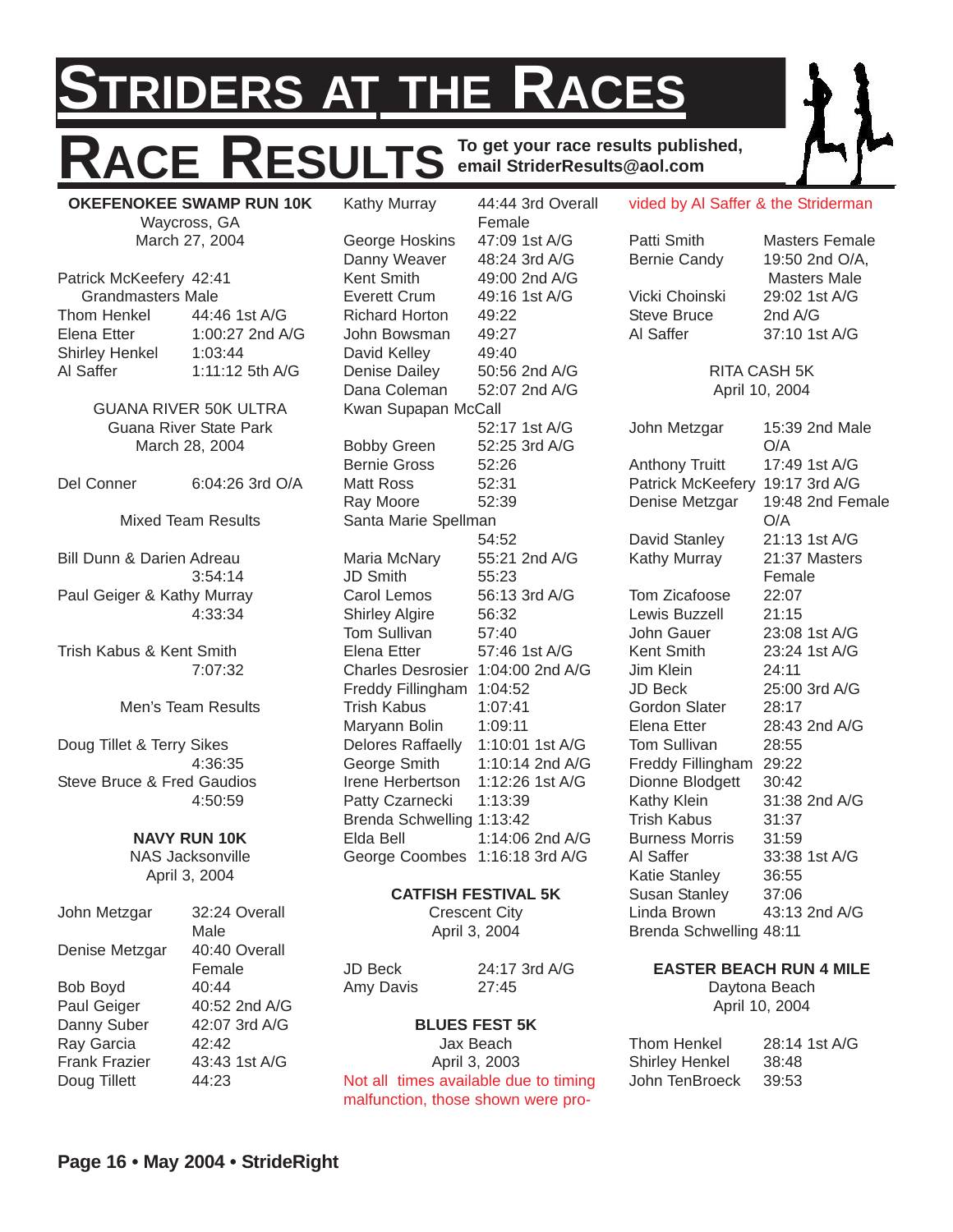# **MILE MARKER MUSINGS By Robert Glenn**

Summer has started here in Jacksonville, not the 95 degrees and loads of humidity but neither is it 65 degrees and partly cloudy. Time to get tough for those summer 5Ks. I think my opening comment about being in Dallas last month may have confused some people, sorry if that was the case. I'm still here in Jacksonville with Karin, I was just over in Texas doing some airline training for 6 weeks and that was why I missed the Gate River Run after having a 4 race streak going. Ouch. Lots of results and lots of fast Striders this month so we'll get on with it.

The **Bud Light Lighthouse 5K** (next year they should find some guy called Bud and call it Bud's Bud Light Lighthouse to get a double double in there) took place down in St. Augustine on the 20th of March. Top male Strider was **Thom Henkel** running a 21:20 and getting first in his age group. Top female Strider was **Shirley Henkel** with a 29:19. **John Carson**, 81 years young, won his age group with a 40:17.

The Evergreen Cemetery was once again the site for the **St. Paddy's Day 10K** on the 21st of March. **John Metzgar** was the fastest Strider and male masters winner with a 33:10. **Kathy Murray** was our fleetest female Strider posting a 45:40. The other Striders that took first in their respective age groups include **Bernie Candy, Paul Geiger, Frank Frazier, Paulette Butler, Everett Crum, Kwan Supapan McCall, Nancy Harms,** and **Norma Wasson.** Nice running everyone!

The associated 5K had **Patrick McKeefery** as our fastest male Strider with a 26:06 while **Vicki Choinski** was our fastest female Strider with a 28:02. **Nadine Thomas** also scored a top age group finish.

On the 27th of March, the **Spartan 5K** was run at St. Johns Country Day School. Our fastest Strider was **John Metzgar** who was also masters male champion with a time of 16:04. The quickest female Strider was **Denise Metzgar** with a 19:46 which was also good for 1st in her age group. Other Striders who took 1st place in their age group include **Bernie Candy, Dave Shutt, Frank Frazier,** and **Kathy Murray.**



The **Okefenokee Swamp Run 10K** took place in Waycross, Georgia on the 27th of March. **Patrick McKeefery** was our fastest Strider and earned the Grandmasters Male award with a 42:41. Our fastest female Strider was **Elena Etter** with a 1:00:27 which placed here 2nd in her age group. **Thom Henkel** was first in his age group with a 44:46.

The **Guana River 50K Ultra** went down on the 28th of March in the Guana River State Park. **Del Conner** did the entire thing in 6:04:26 to take 3rd place overall. The top mixed team consisted of **Bill Dunn & Darien Adreau** while **Doug Tillett & Terry Sikes** were 2nd place for the men's teams.

The **Navy Run 10K** was on the 3rd of April on NAS Jacksonville. **John & Denise Metzgar** were the overall male and female winners as well as the fastest Striders. They ran 32:24 and 40:40, respectively. **Kathy Murray** placed 3rd overall for women with a 44:44. Other Striders winning their age groups included **Frank Frazier, George Hoskins, Everett Crum, Kwan Supapan McCall, Elena Etter, Delores Raffaelly,** and **Irene** (Continued on Page 20)

### **Welcome New Members!**

- **Darien Andreu**
- **Glenn & Ann Batteiger**
- **Alexis Brinkley**
- **Nancy Buchanan**
- **Bob Buehn**
- **Robert Cox**
- **John Dunesford**
- **Steve Edgell**
- **Diane Foster**
- **Martha Ira**
- **Joseph LaSala**
- **Mark Lay**
- **Carol Lemos**
- **Jeff Marks**
- **Brandon McGilberry**
- **Candace Miller**
- **Bill Napier**
- **Raymond Ramos Jr**
- **Alison Ronzon**
- **Sandy Rosenberg**
- **Ana Serletic**
- **Wendi Warrell**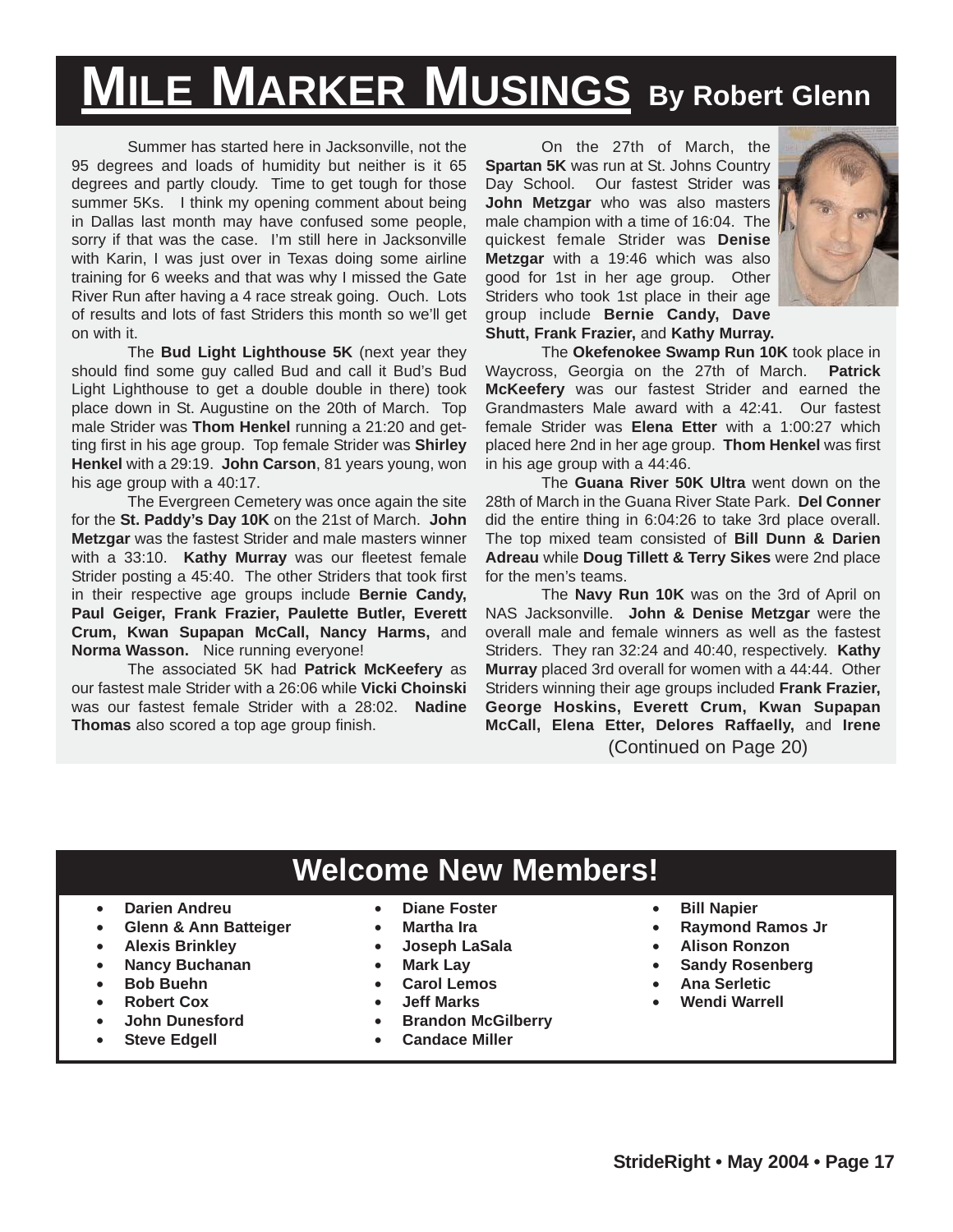**Race Calendar** 

Published as a service. Accuracy is not guaranteed. If you would like your race listed: Contact Ken Bendy, RRCA State Rep. (N. Florida) (904) 278-2926 or E-mail kbendy@aol.com.

| for a NF list, with web links, see http://members.aol.com/rrcahtml/rrcacal.htm |                                |             |                                    |                                    |
|--------------------------------------------------------------------------------|--------------------------------|-------------|------------------------------------|------------------------------------|
| <b>DATE</b>                                                                    | <b>EVENT</b>                   | <b>TIME</b> | <b>LOCATION</b>                    | <b>CONTACT</b>                     |
| May 1                                                                          | Sunbeam 5K                     | 8:00 a.m.   | Community Hospice, 4266            | (904) 596-6359, dlewis@com-        |
| Cancelled                                                                      | **CANCELLED**                  |             | Sunbeam Rd, Jax                    | munityhospice.com                  |
| May 1                                                                          | <b>Shrimp Festival 5K</b>      | 8:00 a.m.   | Main Beach, North Fletcher,        | $(904)$ 261-1080                   |
|                                                                                |                                |             | Fernandina Beach                   |                                    |
| May 1                                                                          | Stouffer's 5K                  | 9:00 a.m.   | Beachers Lodge, St. Augustine      |                                    |
| $\overline{May\ 2}$                                                            | Dare To Go Bare 5K             | $8:30$ a.m. | Lake Como Resort, Lutz             | $(813)$ 949-1810                   |
|                                                                                |                                |             |                                    | Lake Como Nudist Resort            |
| May 8                                                                          | Race To Prevent                | 8:00 a.m.   | Bishop Snyder H.S,                 | $(904)$ 387-0528                   |
|                                                                                | Homelessness 5K                |             | 103rd St, Jacksonville             |                                    |
| May 8                                                                          | Zuchinni 2 Mile Run            | 8:00 a.m.   | Windsor                            | $(352)$ 377-2738                   |
|                                                                                |                                |             |                                    | Hatchet@aol.comWindsor Fire        |
| May 8                                                                          | <b>Masters Track Meet</b>      | 4:00 p.m.   | <b>Bolles School,</b>              | $(904)$ 384-TRAK                   |
|                                                                                |                                |             | San Jose Blvd., Jax                | Jacksonville Track Club            |
| May 15                                                                         | Race for Love 5/10K            | 8:00 a.m.   | Holiday Inn,                       | (904) 808-8544, develop-           |
|                                                                                |                                |             | St. Augustine Beach                | ment@bettygriffinhouse.org         |
| <b>May 15</b>                                                                  | Ravines Run 5 Mile Cross       | 7:00 p.m.   | Ravines Country Club,              | $(904)$ 743-3161                   |
|                                                                                | Country                        |             | Middleburg                         | Jacksonville Track Club            |
| May 22                                                                         | 3rd Annual High Springs 5K     | 6:00 p.m.   | <b>Civic Center</b>                | (386) 454-1416 ext. 228            |
|                                                                                | Spirit Run                     |             | <b>High Springs</b>                | Florida Track Club                 |
| May 31                                                                         | <b>Memorial Day 5K</b>         | 8:00 a.m.   | <b>Spring Park,</b>                | $(904)292 - 1399$                  |
|                                                                                |                                |             | <b>Green Cove Springs</b>          | lawless@bellsouth.net              |
|                                                                                |                                |             |                                    | <b>Florida Striders Track Club</b> |
| Jun. 4                                                                         | <b>Mile Festival</b>           | 7:00 p.m.   | Bolles School, San Jose Blvd.,     | (904) 384-TRAK                     |
|                                                                                |                                |             | Jacksonville                       | ConsultJTB@aol.com                 |
| Jun. 5                                                                         | <b>Yulee Railroad Days 10K</b> | 8:00 a.m.   | <b>Boulware Springs Park,</b>      | $(352)$ 378-8725                   |
|                                                                                |                                |             | (Hawthorne trail head), 3500 SE    | <b>Florida Track Club</b>          |
|                                                                                |                                |             | 15t St., Gainesville               |                                    |
| Jun. 5                                                                         | Winn Dixie/Mrs. Smith          | 8:00 p.m.   | Jacksonville Landing               | $(904) 739-1917$                   |
|                                                                                | Run for the Pies               |             |                                    | 1st Place Sports                   |
| <b>Sep. 11</b>                                                                 | <b>Autumn Fitness 5K</b>       | 8:00 a.m.   | <b>Orange Park Kennel Club, US</b> | $(904)$ 268-6272                   |
|                                                                                |                                |             | 17 & Wells Rd, Orange Park         | stanscarlett@msn.com               |
|                                                                                |                                |             |                                    | <b>Florida Striders Track Club</b> |
| <b>Nov. 6</b>                                                                  | Hog Jog 5K                     | 9:00 a.m.   | <b>Ronnie VanZant Park</b>         | (904) 728-6830                     |
|                                                                                |                                |             | <b>Sandridge Road</b>              | Stevebruce@comcast.net             |
|                                                                                |                                |             | Lake Asbury (Middleburg)           | <b>Florida Striders Track Club</b> |

**Run to the Sun 8K pictures are great in the Newsletter but there are literally hundreds more, and in full color, on our Website at: www.FloridaStriders.com.**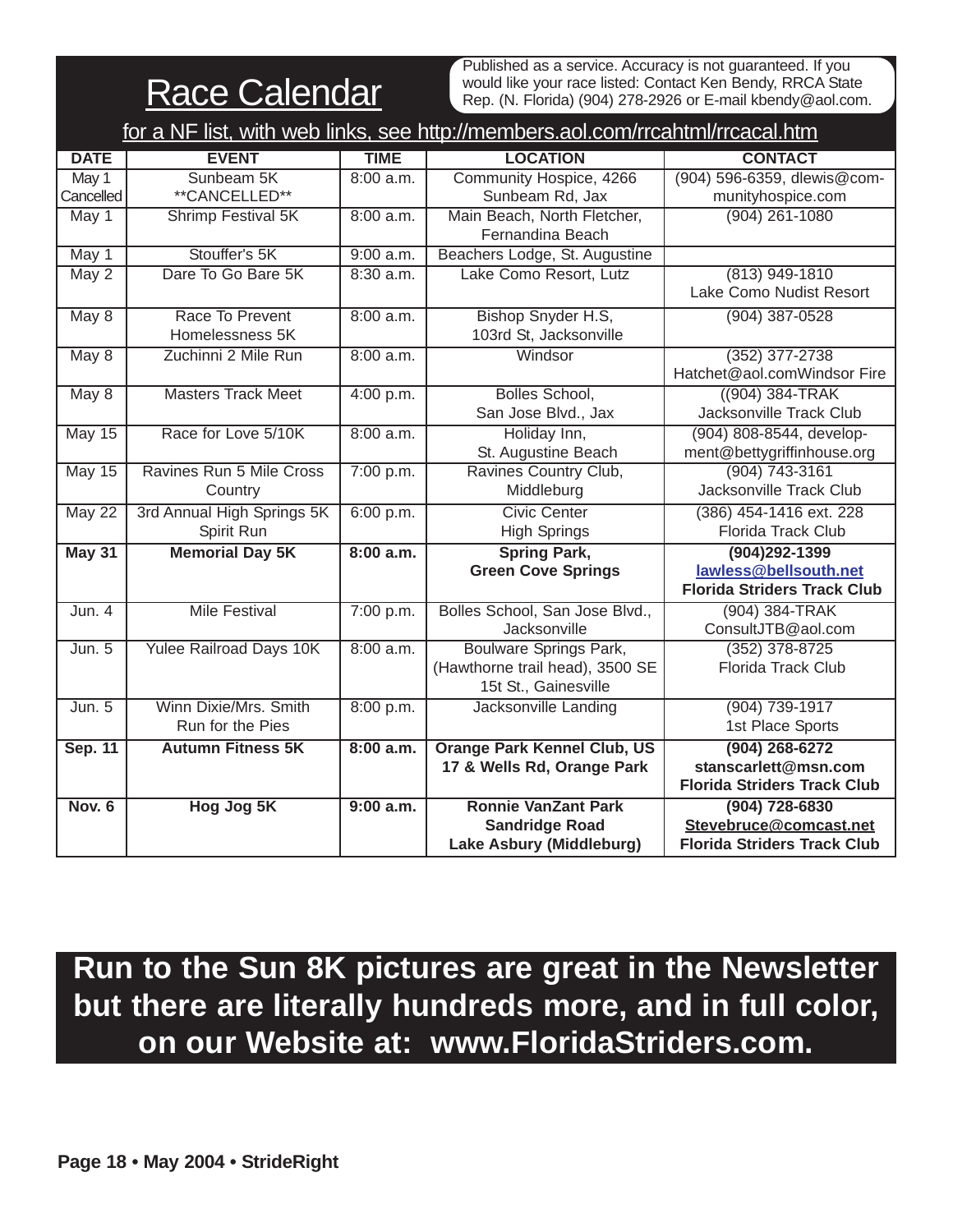## **GROUP TRAINING RUNS**

| <b>DAY</b>       | <b>TIME</b> | <b>DISTANCE</b>          | <b>JACKSONVILLE AREA</b>                          | <b>CONTACT</b>                            |  |
|------------------|-------------|--------------------------|---------------------------------------------------|-------------------------------------------|--|
| <b>Sunday</b>    | 6:30 AM     |                          | 5 to 10 Mi. Various Atlantic Beach Sea Turtle     | Jakson Badenhoop (904) 285-1552 jakson-   |  |
|                  |             | pace groups              | llnn                                              | ba@ilnk.com                               |  |
| <b>Sunday</b>    | 6:30 AM     | 6 to 20 Mi. Various      | <b>Orange Park Sun Tire</b>                       | Bob Boyd (904) 272-1770                   |  |
|                  |             | pace groups              | <b>Blanding Blvd.</b><br>BobBoydFL@Comcast.net    |                                           |  |
| <b>Sunday</b>    | 10:00       | 3-8 Mi. Trail Run        | <b>Ponte Vedra Guana State</b>                    | Craig O'Neal (904) 285-9097 autofinance-  |  |
|                  | AM          |                          | <b>Park</b>                                       | man@yahoo.com                             |  |
| <b>Monday</b>    | 5:30 PM     | 6 Mi. Downtown           | <b>Jacksonville Charthouse</b>                    | Karin or Rob Glenn (904) 886-4095         |  |
|                  |             | <b>Bridges</b>           | Rest. parking lot                                 |                                           |  |
| <b>Tuesday</b>   | 6:30 PM     | 5.5 MI. River Road       | <b>Orange Park, 1st Place</b>                     | John Metzgar (904) 264-3767 work or (904) |  |
| NEW!             |             | Area, Various paces      | Sports, 550-7 Wells Rd                            | 215-9440                                  |  |
| Weds.            | 6:30 PM     | <b>Interval Training</b> | Orange Park, St. Johns                            | John Metzgar(904) 264-3767 work or Bob    |  |
| NEW!             |             |                          | Country Day Track-park @                          | Boyd (904) 272-1770,                      |  |
|                  |             |                          | Lakeside Elem. on Moody                           | BobBoydFL@Comcast.net                     |  |
| Weds.            | 5:30 PM     | <b>Interval Training</b> | Jacksonville Bolles School Bob Carr (904)743-3325 |                                           |  |
|                  |             |                          | <b>San Marco Blvd.</b>                            |                                           |  |
| Weds.            | 6:00 PM     | 6.5 Mi. Easy pace        | Jacksonville Boone Park                           | Bernie Gross (904) 272-5995               |  |
|                  |             |                          | <b>Riverside</b>                                  | berniegross@juno.com                      |  |
| Thursday 6:00 PM |             | 5 Mi.                    | <b>Gracor Fitness Ctr. 1950</b>                   | <b>Brett Chepenik (904) 398-6442</b>      |  |
|                  |             |                          | <b>San Marco</b>                                  |                                           |  |
| Thursday         | 6:20 PM     | <b>Varied distances</b>  | Jacksonville Beach                                | Jakson Badenhoop (904) 285-1552 jakson-   |  |
|                  |             |                          | <b>SeaWalk Pavilion</b>                           | ba@ilnk.com Call/email to confirm last    |  |
|                  |             |                          |                                                   | minute changes                            |  |

**We can't find our Stopwatches! We have a small case which holds four Stopwatches which has been missing in action since the Hog Jog. If you have any clues please call JD Smith at 264-1673.**

**Prefer the convenience of On Line Membership, Renewal, or Race Registration? Visit Active.com. They charge \$2 for their service.**

| Please Print                                                                                                                                                                                                                                                                                                                                                                                                                                                                                                                                                                                                                                                                                                                   | <b>Application for Membership</b><br><b>FLORIDA STRIDERS TRACK CLUB</b> |                                                      |                                                                            |
|--------------------------------------------------------------------------------------------------------------------------------------------------------------------------------------------------------------------------------------------------------------------------------------------------------------------------------------------------------------------------------------------------------------------------------------------------------------------------------------------------------------------------------------------------------------------------------------------------------------------------------------------------------------------------------------------------------------------------------|-------------------------------------------------------------------------|------------------------------------------------------|----------------------------------------------------------------------------|
|                                                                                                                                                                                                                                                                                                                                                                                                                                                                                                                                                                                                                                                                                                                                |                                                                         |                                                      |                                                                            |
|                                                                                                                                                                                                                                                                                                                                                                                                                                                                                                                                                                                                                                                                                                                                |                                                                         |                                                      |                                                                            |
|                                                                                                                                                                                                                                                                                                                                                                                                                                                                                                                                                                                                                                                                                                                                |                                                                         |                                                      |                                                                            |
|                                                                                                                                                                                                                                                                                                                                                                                                                                                                                                                                                                                                                                                                                                                                |                                                                         |                                                      |                                                                            |
|                                                                                                                                                                                                                                                                                                                                                                                                                                                                                                                                                                                                                                                                                                                                |                                                                         | <b>Annual Dues:</b>                                  | <b>Mail Application</b>                                                    |
| E-mail entertainment and the contract of the contract of the contract of the contract of the contract of the contract of the contract of the contract of the contract of the contract of the contract of the contract of the c                                                                                                                                                                                                                                                                                                                                                                                                                                                                                                 |                                                                         | Family \$20<br>Single \$15                           | with dues to:                                                              |
| Signature Superior Contract Contract Contract Contract Contract Contract Contract Contract Contract Contract Contract Contract Contract Contract Contract Contract Contract Contract Contract Contract Contract Contract Contr                                                                                                                                                                                                                                                                                                                                                                                                                                                                                                 |                                                                         | Junior (under 18) $$10$ O<br>Senior (over 65) \$10 O | <b>Florida Striders</b><br>11058 Percheron Drive<br>Jacksonville, FL 32257 |
| Date ———————————————————<br>I know that running and volunteering to work in club races are potentially hazardous activities. I should not enter and run in club activities unless I am medically able and properly trained. I agree to abide by any decisi<br>cial relative to my ability to safely complete the run. I assume all risks associated with running and volunteering to work club races including, but not limited to, falls, contact with other participants, the effects of t<br>high heat and/or humidity, the conditions of the road or the traffic on the course, all such risks being known and appreciated by me. Having read this waiver and knowing these facts, and in consideration of your acceptance |                                                                         |                                                      |                                                                            |